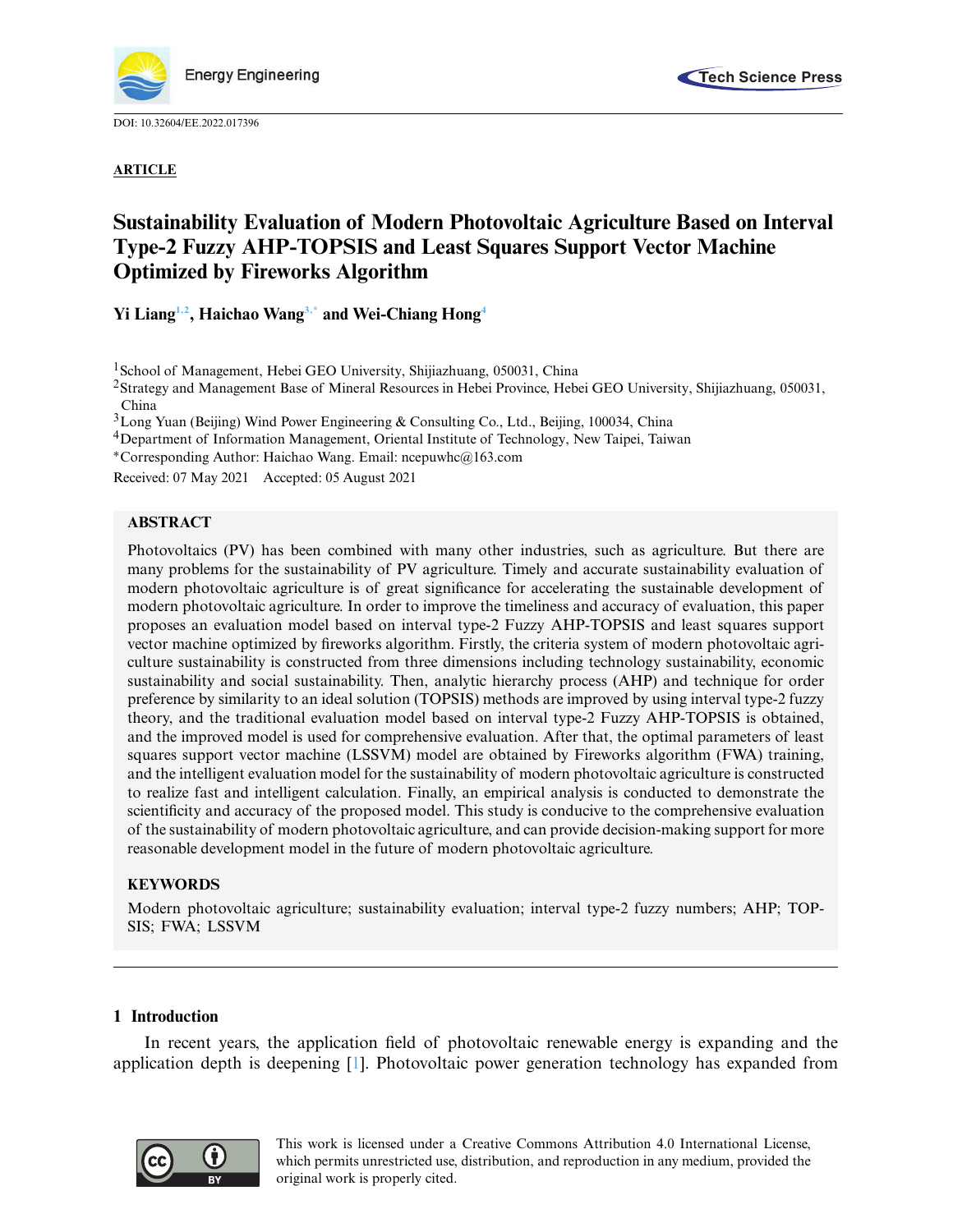the simple use of solar power to the field of agriculture. It has been popularized in many fields of agriculture, such as power generation, planting, breeding, fishery, tourism, biological protection and so on. The concept of photovoltaic agriculture is gradually accepted by the professionals in the photovoltaic field and agricultural field [\[2\]](#page-23-1). The healthy and sustainable development of photovoltaic agriculture can not only accelerate the pace of agricultural transitory development, provide green and sustainable energy for agricultural production, but also solve the development dilemma of photovoltaic industry, alleviate the overcapacity problem of photovoltaic industry, and increase the proportion of renewable energy utilization [\[3\]](#page-23-2). However, the sustainable development of photovoltaic agriculture still faces some problems, which has badly affected the construction and operation of modern photovoltaic agriculture. How to solve the difficulties and problems encountered in the development of photovoltaic agriculture, promote the better and deeper combination of photovoltaic power generation and agriculture development, so as to truly realize the sustainable development of photovoltaic agriculture, is well worthy of study. Therefore, in order to solve the problem of sustainable development of modern photovoltaic agriculture, this paper will evaluate the sustainability of modern photovoltaic agriculture, find out the problems in its development timely and accurately, and take more targeted measures.

According to existing literature, it can be found that no scholars have carried out the sustainability evaluation of modern photovoltaic agriculture. The researches about modern photovoltaic agriculture mainly focus on the influencing factors of the development of photovoltaic agriculture [\[4\]](#page-23-3), the operating mode of photovoltaic agriculture [\[5](#page-23-4)] and the technical design of photovoltaic agriculture  $[6,7]$  $[6,7]$  $[6,7]$ . Li et al.  $[4]$  showed that technical training had a significant positive impact on farmers' construction and operation of photovoltaic agricultural projects, while photovoltaic investment cost had a significant negative impact. Yeoh et al. [\[5\]](#page-23-4) introduced the application modes of photovoltaic agriculture, such as photovoltaic agricultural greenhouse, photovoltaic breeding, photovoltaic wastewater purification, photovoltaic pumping and new rural solar power station. At the same time, they believed that more theoretical research and practical exploration were needed to achieve the optimal combination of photovoltaic power generation and agricultural planting. For photovoltaic agriculture, Chen [\[6\]](#page-23-5) designed KNT-SPV02 photovoltaic power generation inverter system, and studied the application of unipolar control mode SPWM in photovoltaic power generation inverter system. Yang et al. [\[7\]](#page-23-6) proposed using modular design method to design and develop a multi-functional power supply system of agricultural internet of things based on solar power generation. The functions of power generation, storage, display, protection and remote control were designed in the system, which can provide reliable power for users, and can also increase the extension functions such as automatic day-to-day tracking and anti-theft alarming based on the actual demand. From the above researches, we can find that photovoltaic agriculture is getting more and more attention, and some existing research results can provide references for us to build a sustainable evaluation index system of photovoltaic agriculture, but there is a lack of systematic and multi-dimensional quantitative evaluation of the sustainability of photovoltaic agriculture. Therefore, this paper intends to make a qualitative and quantitative analysis on the sustainability evaluation of photovoltaic agriculture, build a scientific and reasonable evaluation index system of photovoltaic agriculture sustainability, and select appropriate methods to carry out the quantitative analysis of photovoltaic agriculture sustainability.

Considering that no scholars have carried out evaluation research on the sustainability of photovoltaic agriculture, this paper combs other research methods of sustainability evaluation  $[8-12]$  $[8-12]$ . At present, the main methods used in sustainable evaluation research include data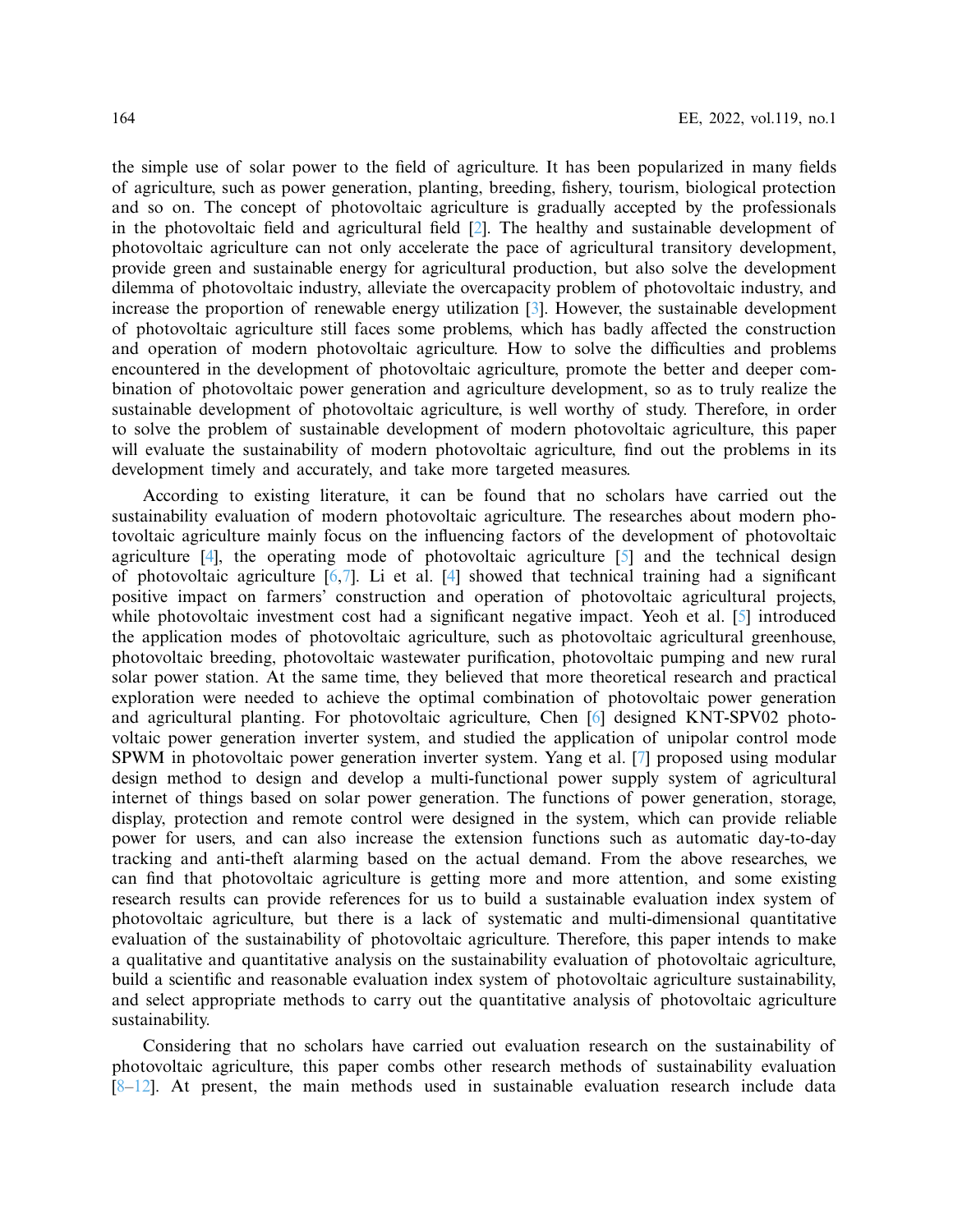envelopment analysis (DEA), network analysis process (ANP), matter-element extension method, analytic hierarchy process (AHP) and technique for order preference by similarity to an ideal solution (TOPSIS). Among them, AHP is a multi-criteria analysis method, which can deal with qualitative problems quantitatively. AHP has been one of the most commonly used multi criteria decision-making methods because of its scientific hierarchy construction and clear logical structure [\[13\]](#page-23-9). TOPSIS is another traditional multi criteria decision-making model. It is a method of ranking according to the gap between the evaluation objects and the ideal solutions, so as to determine the quality of the evaluation objects [\[14](#page-23-10)]. Because AHP and TOPSIS methods cannot deal with semantic variables with strong fuzziness and uncertainty effectively, interval type-2 fuzzy numbers are introduced in this paper to improve AHP and TOPSIS, respectively [\[15](#page-24-0)], and the traditional evaluation model of modern photovoltaic agriculture sustainability based on interval type-2 fuzzy AHP-TOPSIS is constructed. By combining fuzzy set theory with AHP-TOPSIS analysis method, we can better deal with the uncertainty involved in the problem and form pairwise comparison, and ensure the consistency of the ranking made by decision makers [\[16\]](#page-24-1).

The above evaluation methods belong to the traditional evaluation methods, which are mature and accurate, but the calculation process is very complex. Intelligent evaluation methods can process data quickly and accurately [\[17\]](#page-24-2), so this paper intends to use artificial intelligence methods to complete the sustainability evaluation of modern photovoltaic agriculture. Modern intelligent evaluation methods mainly include back propagation neural network (BPNN), support vector machine (SVM) and least squares support vector machine (LSSVM) evaluation methods [\[18](#page-24-3)[–20\]](#page-24-4). LSSVM chooses the least square linear system as the loss function, which avoids the process of quadratic programming. At the same time, the kernel function is used to transform the prediction problem into the solution of equations, and the inequality constraint is transformed into the equality constraint, which increases the accuracy and the speed of prediction. Considering that LSSVM theory is relatively mature, and it is widely used [\[21](#page-24-5)], this paper uses LSSVM model for intelligent evaluation. However, in view of the blind selection of key parameters of LSSVM, it is necessary to select appropriate intelligent algorithm to optimize it [\[22](#page-24-6)]. Inspired by the phenomenon of fireworks exploding in the air, fireworks algorithm (FWA) is a new swarm intelligence algorithm with explosive search mechanism for global optimization. It shows excellent performance and high efficiency in solving complex optimization problems [\[23\]](#page-24-7). Therefore, this paper applies FWA to optimize the parameters of LSSVM.

The main contributions of this paper are as follows:

- (1) The criteria system of modern photovoltaic agriculture sustainability is constructed from three dimensions including technology sustainability, economic sustainability and social sustainability.
- (2) AHP and TOPSIS are improved by using interval type-2 fuzzy theory, and the traditional evaluation model based on interval type-2 Fuzzy AHP-TOPSIS is obtained.
- (3) The optimal parameters of LSSVM model are obtained by Fireworks algorithm training, and the intelligent evaluation model for the sustainability of modern photovoltaic agriculture is constructed to realize fast and intelligent calculation.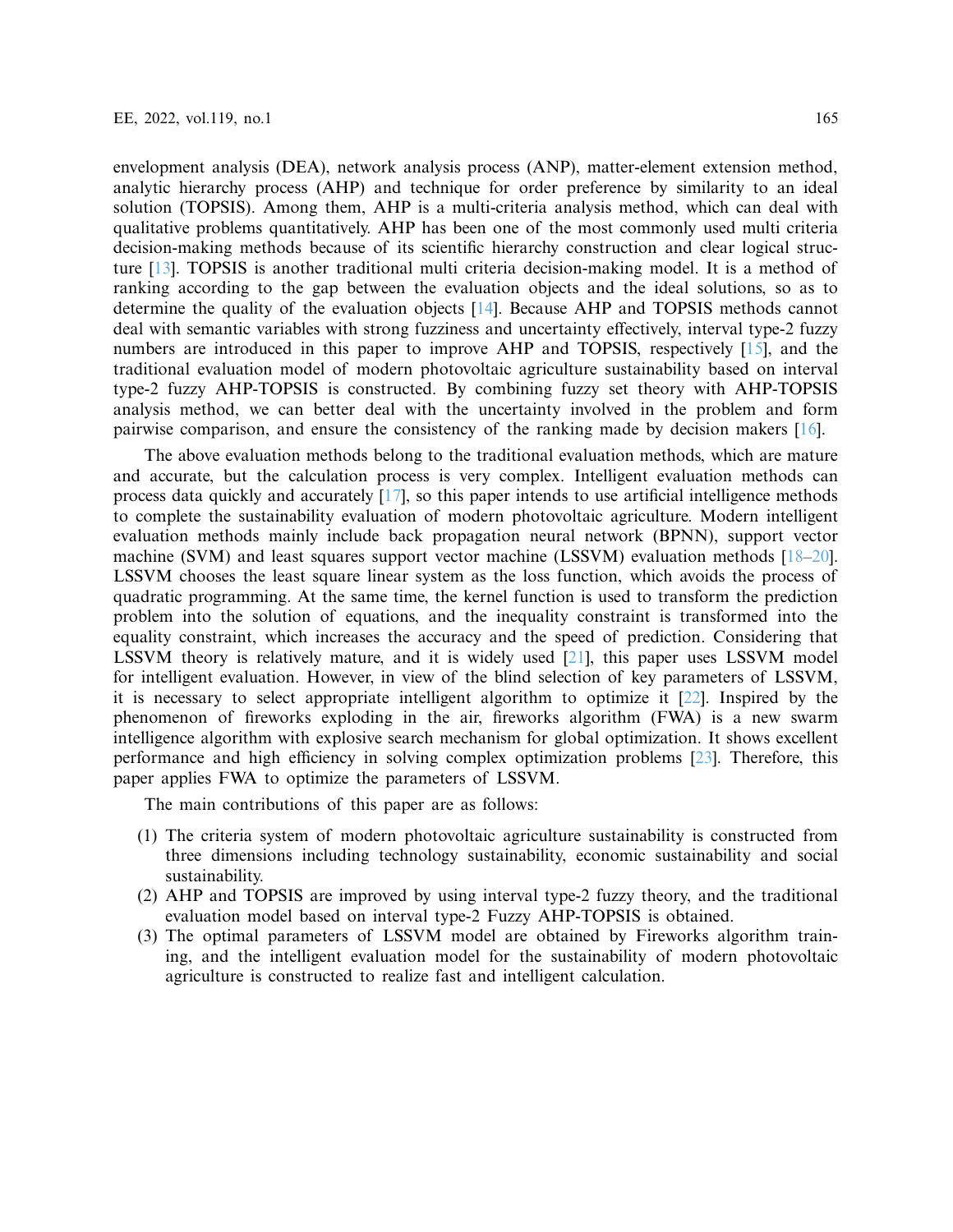Above all, this paper constructs the sustainability evaluation index system of modern photovoltaic agriculture, and establishes sustainability evaluation models of modern photovoltaic agriculture based on interval type-2 fuzzy AHP-TOPSIS and FWA-LSSVM. The rest of this paper is arranged as follows: [Section 2](#page-3-0) designs the evaluation index system of modern photovoltaic agriculture sustainability from three aspects including technological sustainability, economic sustainability and social sustainability; [Section 3](#page-4-0) introduces the main theories of the evaluation methods used in this paper, including interval type-2 fuzzy AHP, interval type-2 fuzzy TOPSIS, LSSVM model and fireworks algorithm, and constructs modern photovoltaic agriculture sustainability evaluation models based on these theories; [Section 4](#page-13-0) outlines the case study to verify the accuracy and effectiveness of the proposed model; and [Section 5](#page-22-0) summarizes the research results of this article.

## <span id="page-3-0"></span>**2 Constructing an Evaluation Criteria System of Modern Photovoltaic Agriculture**

In order to construct the sustainability evaluation criteria system of modern photovoltaic agriculture, we need to understand the connotation of modern photovoltaic agriculture. Modern photovoltaic agriculture is a new type of agriculture which widely applies solar power generation to many fields, such as modern agricultural research, planting, breeding, irrigation, pest control and agricultural machinery power supply [\[24](#page-24-8)]. In fact, photovoltaic agriculture means that photovoltaic power generation and agricultural production are carried out at the same time and in the same place. On the same land, it cannot only be used to build photovoltaic power station, but also to carry out agricultural production activities, such as planting, breeding, tourism and so on. Specifically, photovoltaic agriculture is the application of photovoltaic technology in the field of agriculture, which integrates photovoltaic power generation and agricultural production. By erecting solar panels, the current generated by the photovoltaic power generation system is connected to the nearest substation for grid-connected generation, the power generated by solar panels can also solve the problems of irrigation, lighting, heat preservation and temperature rise in agriculture, and play the role of biological insecticidal lamp, nutrient solution circulation system and plant protection facilities. It accomplishes the perfect combination of agriculture and photovoltaic new energy power generation, so as to achieve the effect of clean photovoltaic power generation and efficient agricultural development [\[25](#page-24-9)].

Modern photovoltaic agriculture includes many aspects, which are high systematic and hierarchical. Following the principles of comprehensiveness, independence, measurability and guidance is conducive to the sustainable evaluation of modern photovoltaic agriculture. According to the above construction principles, combined with the actual development of modern photovoltaic agriculture, this paper constructs the sustainable evaluation criteria system of modern photovoltaic agriculture.

As the future direction of agricultural development, modern photovoltaic agriculture plays a positive role in cost saving, environmental protection, social development and technological innovation. With the increasing concern for sustainable development, modern photovoltaic agriculture has already started to seek the coordinated development of economy, society and technology instead of the simple pursuit of economic growth in the past. Therefore, the sustainability evaluation of modern photovoltaic agricultural technology is conducive to a profound and comprehensive understanding of the impact from various aspects. On the basis of the index selection criteria, the objective environment of projects and the difficulty of data acquisition are fully considered, and the criteria system of modern photovoltaic agriculture sustainability is constructed. The criteria system mainly includes technology sustainability, economic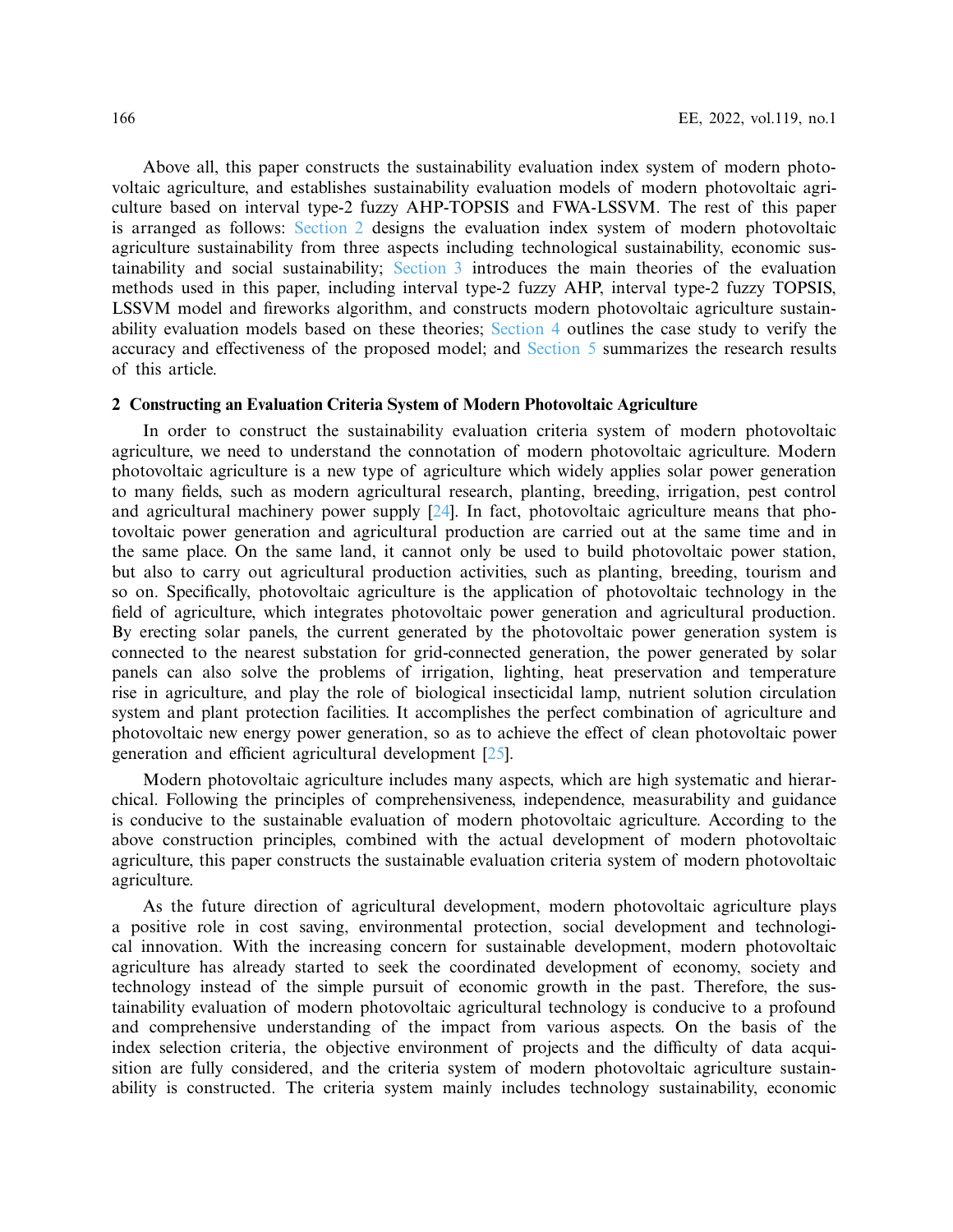sustainability and social sustainability. And the criteria system for sustainability evaluation of modern photovoltaic agriculture consists of 15 s level indexes, as shown in [Table 1.](#page-4-1) According to the connotation of modern PV agriculture and the principles of comprehensiveness, independence, measurability and orientation, these indicators are selected in this paper.

<span id="page-4-0"></span>

| Target layer                              | Criterion layer              | Scheme layer                                                    | Index type I Index type II  |  |
|-------------------------------------------|------------------------------|-----------------------------------------------------------------|-----------------------------|--|
| Sustainability<br>evaluation of<br>modern | Technology<br>sustainability | Installation and<br>operation level of<br>photovoltaic system   | Qualitatively Cost index    |  |
| photovoltaic<br>agriculture               |                              | Light radiation<br>resource condition                           | Qualitatively Cost index    |  |
|                                           |                              | Intelligent level of the Qualitatively Cost index<br>greenhouse |                             |  |
|                                           |                              | The stability of<br>greenhouse<br>architecture                  | Qualitatively Cost index    |  |
|                                           |                              | The energy saving<br>property of<br>greenhouse building         | Qualitatively Cost index    |  |
|                                           | Economic                     | The net present value Quantitatively Profit index               |                             |  |
|                                           | sustainability               | The internal rate of<br>return                                  | Quantitatively Profit index |  |
|                                           |                              | The return on total<br>assets                                   | Quantitatively Profit index |  |
|                                           |                              | The asset liability<br>ratio                                    | Quantitatively Cost index   |  |
|                                           |                              | The total assets<br>turnover                                    | Quantitatively Cost index   |  |
|                                           | Social<br>sustainability     | Energy saving and<br>emission reduction                         | Quantitatively Profit index |  |
|                                           |                              | The improvement of<br>energy outcomes                           | Qualitatively Profit index  |  |
|                                           |                              | The promotion of<br>employment                                  | Qualitatively Profit index  |  |
|                                           |                              | Ecological efficiency                                           | Quantitatively Profit index |  |
|                                           |                              | The impact on<br>vegetation                                     | Qualitatively Profit index  |  |

<span id="page-4-1"></span>**Table 1:** The criteria system for sustainability evaluation of modern photovoltaic agriculture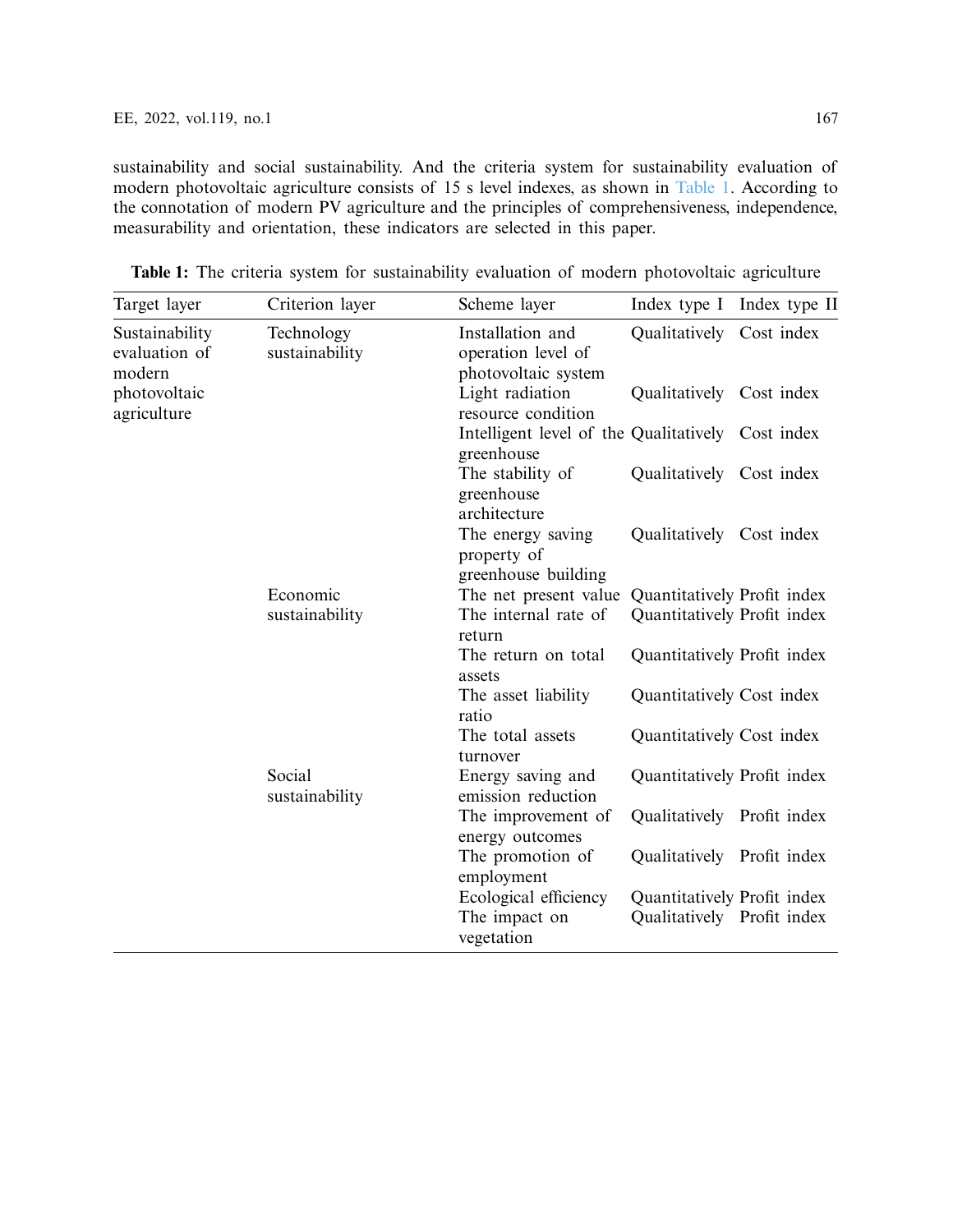#### **3 Methodology**

#### *3.1 Interval Type-2 Fuzzy AHP Model*

The sustainability evaluation of modern photovoltaic agriculture is complicated, the evaluation process is affected by a variety of complex factors, with a certain degree of uncertainty. And the method of interval type-2 fuzzy numbers is effective to deal with many uncertain factors and obtain robust results. Interval type-2 fuzzy numbers have been widely used in many fields [\[26](#page-24-10)].

AHP is a multi-criteria analysis method which can deal with qualitative problems quantitatively. AHP is one of the most commonly used multi criteria decision-making methods because of its scientific hierarchy construction and clear logical structure [\[27](#page-24-11)]. By combining the fuzzy set theory with AHP analysis method, we can better deal with the uncertainty involved in the problem and form pairwise comparison, and ensure the consistency of the ranking made by decision makers. Therefore, this section applies the interval type-2 fuzzy AHP model to evaluate the sustainability of modern photovoltaic agriculture to calculate the weight of the indexes.

The calculation process of interval type-2 fuzzy AHP model is as follows:

(1) Combined with interval type-2 fuzzy numbers theory, pairwise comparison matrix is established for indexes of different levels and types.

Decision makers usually use semantic form to evaluate the objects in the measurement analysis of research projects. But it is difficult for decision-makers to define interval type-2 fuzzy numbers directly. Therefore, according to the semantic expression given by the decision-maker, it needs to be transformed into interval type-2 fuzzy numbers.

<span id="page-5-0"></span>(2) Test the consistency of comparison matrix

The interval type-2 fuzzy numbers are calculated with Eq.  $(1)$ , and then the consistency of the matrix can be tested.

$$
Defuzzified(\widetilde{A}_{i}) = \frac{1}{2} \begin{cases} \frac{1}{4} \Biggl[ \left( a_{i4}^{U} - a_{i1}^{U} \right) + \left( H_{1}(\tilde{A}_{i}^{U}) \times a_{i2}^{U} - a_{i1}^{U} \right) + \left( H_{2}(\tilde{A}_{i}^{U}) \times a_{i3}^{U} - a_{i1}^{U} \right) \Biggr] + a_{i1}^{U} \\ + \frac{1}{4} \Biggl[ \left( a_{i4}^{L} - a_{i1}^{L} \right) + \left( H_{1}(\tilde{A}_{i}^{L}) \times a_{i2}^{L} - a_{i1}^{L} \right) + \left( H_{2}(\tilde{A}_{i}^{L}) \times a_{i3}^{L} - a_{i1}^{L} \right) \Biggr] + a_{i1}^{L} \end{cases}
$$
\n
$$
(1)
$$

The consistency index (CI) of the weight matrix of the object to be measured is tested, and the calculation process is shown in Eqs.  $(2)$  and  $(3)$ .

<span id="page-5-1"></span>
$$
CI = \frac{(\lambda_{max}())}{(m-1)}
$$
 (2)

<span id="page-5-2"></span> $A w = \lambda_{max}$  (3)

where  $\lambda_{\text{max}}$  is the maximum eigenvalue of the weight matrix of the object to be measured, *w* is the maximum eigenvector corresponding to  $\lambda_{\text{max}}$ . The consistency ratio (CR) of comparison matrix can be calculated with [Eq. \(4\).](#page-5-3)

<span id="page-5-3"></span>
$$
CR = \frac{CI}{RI} \tag{4}
$$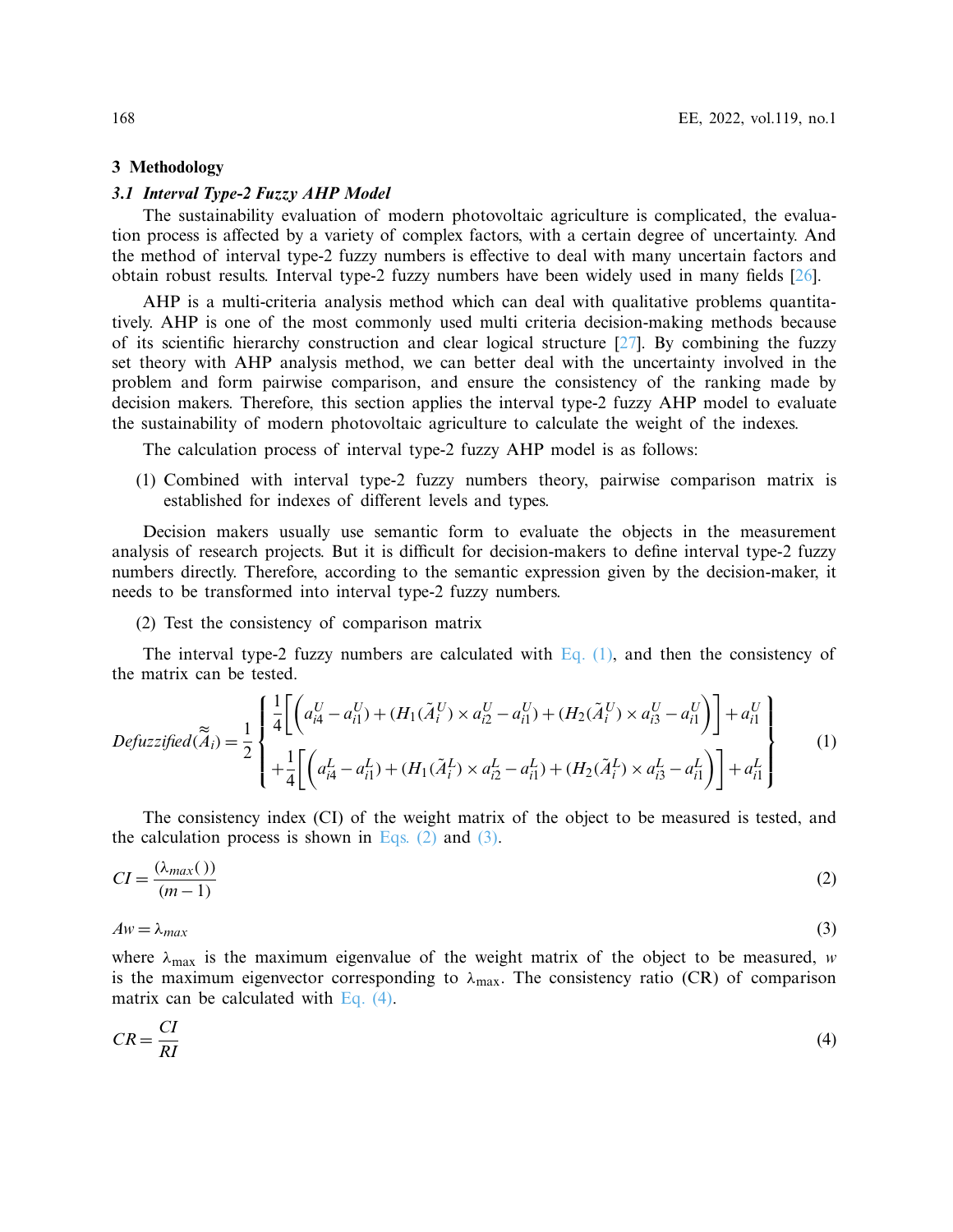where RI is the average random consistency index of the judgment matrix. When CR value is less than 0.1, the consistency of weight comparison matrix is determined. Otherwise, the relevant elements in the matrix need to be adjusted to make it consistent.

<span id="page-6-0"></span>(3) Integrate the interval type-2 fuzzy number comparison matrix by geometric average method

The interval type-2 fuzzy number comparison matrix of the object to be measured can be integrated according to [Eq. \(5\).](#page-6-0)

$$
\widetilde{\widetilde{A}}_{ij} = \left[ \widetilde{\widetilde{A}}^1 \otimes \widetilde{\widetilde{A}}^2 \otimes \cdots \otimes \widetilde{\widetilde{A}}^n \right]^{\frac{1}{n}}
$$
\n(5)

<span id="page-6-1"></span>(4) Calculate the fuzzy weight of each index

The fuzzy weight of each index of the object to be measured can be calculated by Eq.  $(6)$ .  $\widetilde{w}_i = \widetilde{r}_i \otimes (\widetilde{r}_1 \oplus \widetilde{r}_2 \oplus \cdots \oplus \widetilde{r}_m)$  $^{-1}$  (6)

where  $\tilde{r}_i$  is the geometric average of each row of the comparison matrix after integration.

## *3.2 Interval Type-2 Fuzzy TOPSIS Model*

TOPSIS is one of the traditional multi criteria decision-making models. It is a method to rank based on the distance between the evaluation objects and the ideal solutions, so as to determine the quality of the evaluation objects [\[28](#page-24-12)]. For interval type-2 fuzzy TOPSIS model, the elements in the decision matrix will be calculated with interval type-2 fuzzy method.

Assuming that there are m items to be evaluated, N indexes and T experts in related fields to score, the main steps of interval type-2 fuzzy ideal point method are as follows:

<span id="page-6-2"></span>(1) Transform semantic variables into interval type-2 fuzzy numbers

There are both quantitative and qualitative indicators in the index system. It is difficult to realize the horizontal comparison of semantic expression of different types of indexes, so it is necessary to standardize them and transform semantic variables into interval type-2 fuzzy numbers. Then the interval type 2 fuzzy decision matrix of expert k can be expressed by Eq.  $(7)$ .

$$
D^{k} = (\widetilde{\vec{d}}_{ij}^{k}) = \begin{bmatrix} \widetilde{\vec{d}}_{11}^{k} & \widetilde{\vec{d}}_{12}^{k} & \cdots & \widetilde{\vec{d}}_{11}^{k} \\ \widetilde{\vec{d}}_{11}^{k} & \widetilde{\vec{d}}_{11}^{k} & \cdots & \widetilde{\vec{d}}_{11}^{k} \\ \vdots & \vdots & \ddots & \vdots \\ \widetilde{\vec{d}}_{11}^{k} & \widetilde{\vec{d}}_{11}^{k} & \cdots & \widetilde{\vec{d}}_{11}^{k} \end{bmatrix}
$$
\n(7)

<span id="page-6-3"></span>(2) Integrate interval type-2 fuzzy matrix

Collect the measurement score data of all objects to be measured for input, and then the integrated interval type-2 fuzzy decision matrix can be determined as [Eqs. \(8\)](#page-6-3) and [\(9\).](#page-7-0)

$$
\overline{D}(\widetilde{d}_{ij})_{m \times n} = \begin{bmatrix} \widetilde{\widetilde{d}}_{11} & \widetilde{\widetilde{d}}_{12} & \cdots & \widetilde{\widetilde{d}}_{1n} \\ \widetilde{\widetilde{d}}_{21} & \widetilde{\widetilde{d}}_{22} & \cdots & \widetilde{\widetilde{d}}_{2n} \\ \vdots & \vdots & \ddots & \vdots \\ \widetilde{\widetilde{d}}_{m1} & \widetilde{d}_{m2} & \cdots & \widetilde{\widetilde{d}}_{mn} \end{bmatrix}
$$
\n(8)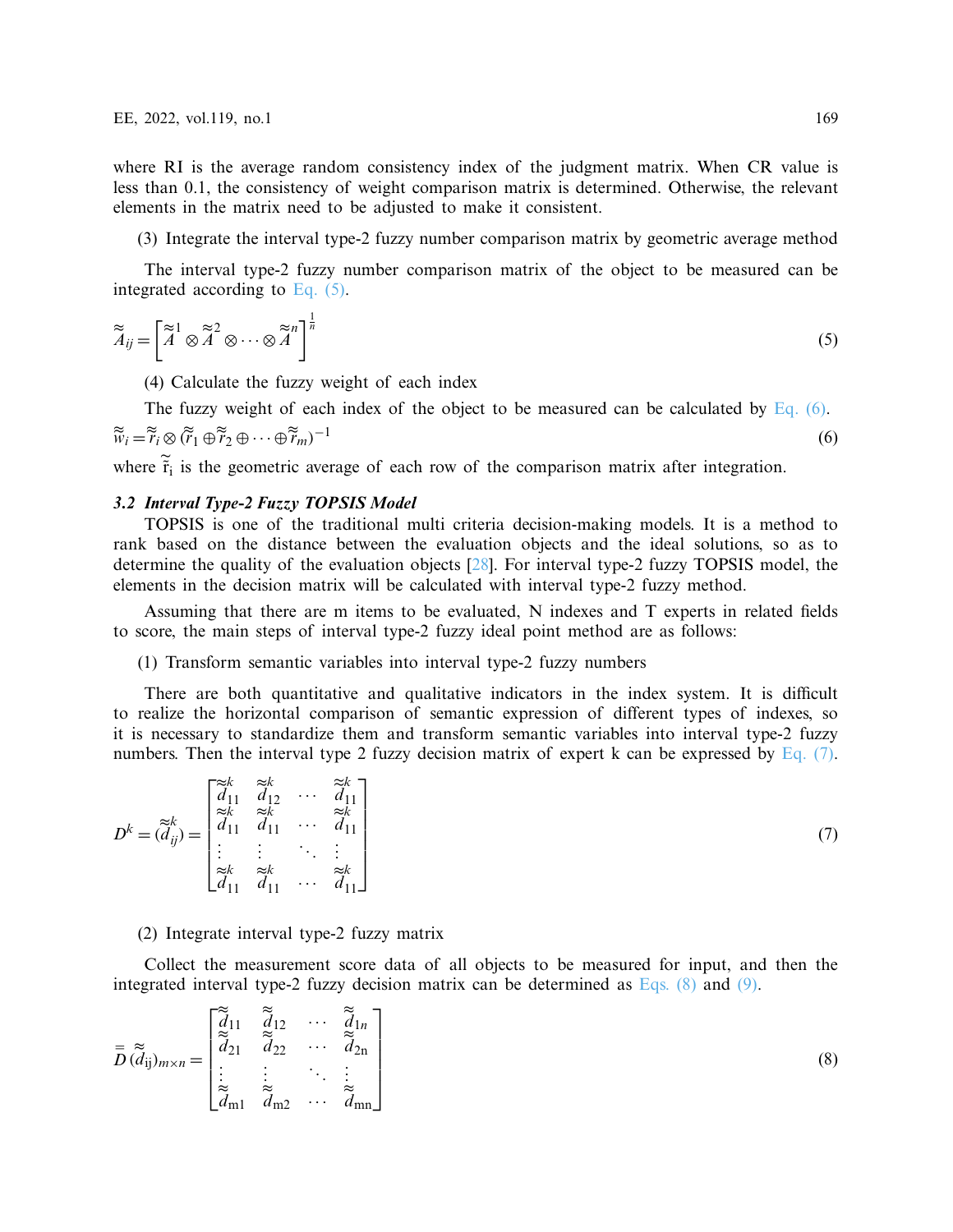<span id="page-7-0"></span>
$$
\widetilde{d}_{ij} = \frac{\widetilde{d}_{ij}^1 \oplus \widetilde{d}_{ij}^2 \oplus \cdots \oplus \widetilde{d}_{ij}^t)}{t}
$$
\n(9)

where  $\tilde{d}_{ij}$  denotes interval type 2 fuzzy number,  $1 \le i \le m$ ,  $1 \le j \le n$ ,  $1 \le k \le t$ .

<span id="page-7-1"></span>(3) Construct weighted normalized fuzzy decision matrix

The weighted normalized fuzzy decision matrix of the object to be measured can be calculated by Eqs.  $(10)$  and  $(11)$ .

$$
\overline{Y} = (\widetilde{v}_{ij})_{m \times n} = \begin{bmatrix} \widetilde{v}_{11}^k & \widetilde{v}_{12}^k & \cdots & \widetilde{v}_{1n}^k \\ \widetilde{v}_{21}^k & \widetilde{v}_{22}^k & \cdots & \widetilde{v}_{2n}^k \\ \vdots & \vdots & \ddots & \vdots \\ \widetilde{v}_{m1}^k & \widetilde{v}_{m2}^k & \cdots & \widetilde{v}_{mn}^k \end{bmatrix}
$$
\n(10)

<span id="page-7-2"></span>
$$
\widetilde{\widetilde{v}}_{ij} = \widetilde{\widetilde{w}}_i \otimes \widetilde{\widetilde{d}}_{ij} \tag{11}
$$

where,  $1 \le i \le m$ ,  $1 \le j \le n$ .

(4) Determine fuzzy positive and negative ideal solutions

The positive ideal solution and the negative ideal solution are expressed as  $x^+$  =  $(v_1^+, v_2^+, \dots, v_m^+)$  and  $x^- = (v_1^-, v_2^-, \dots, v_m^-)$ , respectively.  $v_i^+$  and  $v_i^-$  can be calculated by [Eqs. \(12\)](#page-7-3) and  $(\overline{1}3)$ .

<span id="page-7-3"></span>
$$
v_i^+ = \begin{cases} \max_{1 \le j \le n} \{Def(\widetilde{v}_{ij})\}, f_i \in F_1 \\ \min_{1 \le j \le n} \{Def(\widetilde{v}_{ij})\}, f_i \in F_2 \end{cases} \tag{12}
$$

<span id="page-7-4"></span>
$$
v_i^- = \begin{cases} \min_{1 \le j \le n} \{Def(\widetilde{v}_{ij})\}, f_i \in F_1 \\ \max_{1 \le j \le n} \{Def(\widetilde{v}_{ij})\}, f_i \in F_2 \end{cases} \tag{13}
$$

where  $F_1$  is the set of profit indexes, and  $F_2$  is the set of cost indexes,  $1 \le i \le m$ .

(5) Calculate the distance between each alternative and the fuzzy positive and negative ideal solutions

The calculation formulas of the distance between the measurement score of each index of the object to be measured and the positive and negative ideal solutions are shown in Eqs.  $(14)$ and [\(15\),](#page-7-6) respectively.

<span id="page-7-5"></span>
$$
d^+(x_i) = \sqrt{\sum_{i=1}^m \left(Def(\widetilde{v}_{ij}) - v_i^+\right)^2}
$$
\n(14)

<span id="page-7-6"></span>
$$
d^{-}(x_i) = \sqrt{\sum_{i=1}^{m} \left( Def(\widetilde{v}_{ij}) - v_i^{-} \right)^2}
$$
\n(15)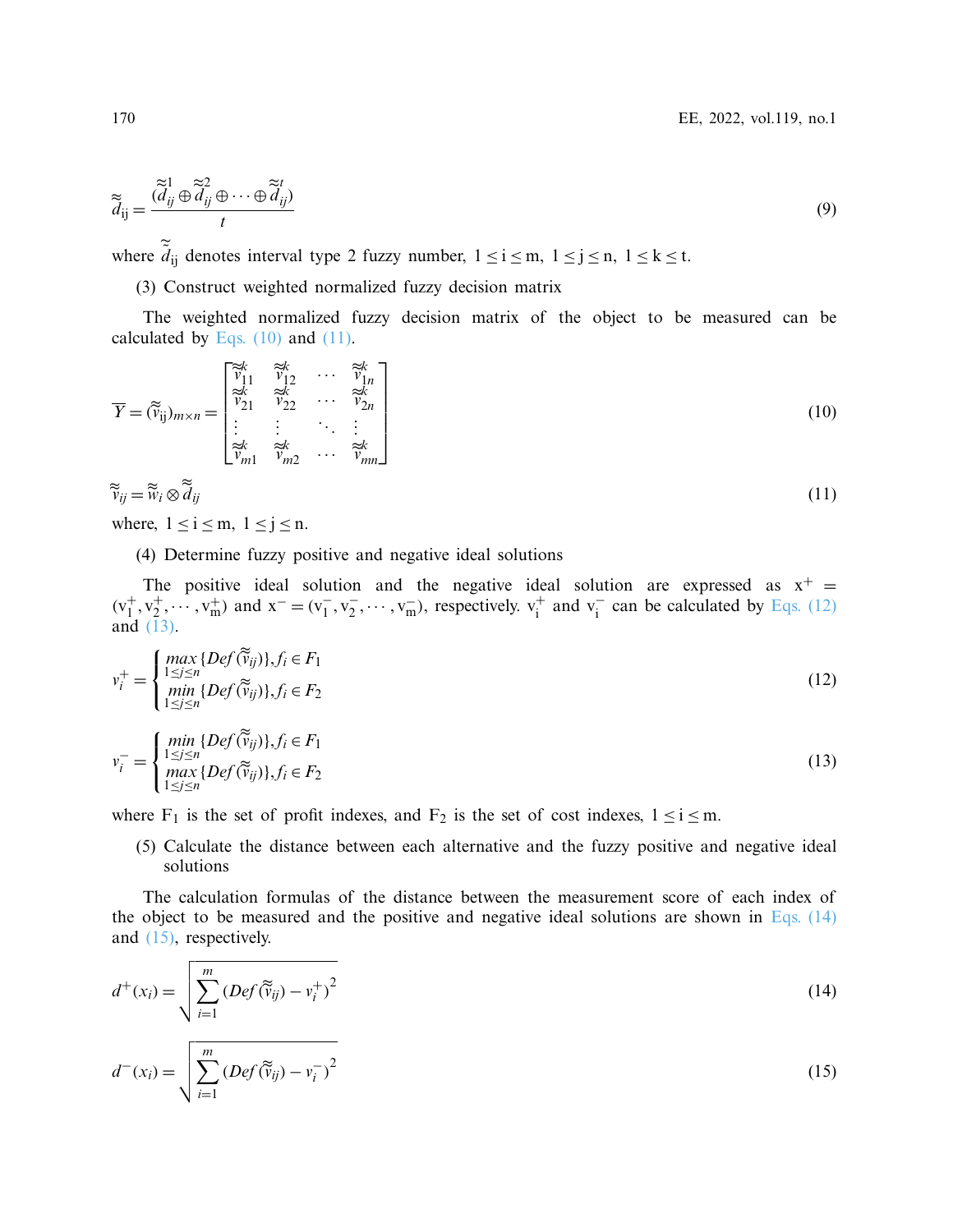# (6) Calculate and sort the similarity coefficients of each alternative

<span id="page-8-0"></span>The similarity coefficients of each alternative can be calculated with [Eq. \(16\).](#page-8-0)

$$
C(x_i) = \frac{d^-(x_i)}{d^+(x_i) + d^-(x_i)}
$$
\n(16)

where  $1 \le j \le n$ , and the larger the index value  $C(x_i)$  is, the better the measurement result is.

#### *3.3 Least Squares Support Vector Machine*

Least squares support vector machine (LSSVM) is an improvement of standard support vector machine (SVM). LSSVM uses equality constraints instead of inequality constraints of SVM, and uses kernel function to transform the prediction problem into solving equations, which can greatly improve the accuracy and speed of evaluation [\[29\]](#page-24-13).

It is supposed that the given sample set is  $T = \{(x_i, y_i)\}_{i=1}^N$ , and *N* is the total number of samples. The regression model of the sample is as follows:

$$
y(x) = w^T \bullet \phi(x) + b \tag{17}
$$

where  $\phi(x)$  is a high dimensional space projected by training samples, w is the weighted vector, *b* is the bias.

For LSSVM, the optimization problem changes into the following:

$$
min\frac{1}{2}w^T w + \frac{1}{2}\gamma \sum_{i=1}^N \xi_i^2
$$
\n(18)

$$
s \cdot t \, y_i = w^T \phi(x_i) + b + \xi_i, i = 1, 2, 3, \cdots, N \tag{19}
$$

where  $\gamma$  is the penalty coefficient, which is used to balance the complexity and accuracy of the model,  $\xi_i$  is the estimation error.

In order to solve the above problems, Lagrange function is established as below:

$$
L(w, b, \xi_i, \alpha_i) = \frac{1}{2} w^T w + \frac{1}{2} \gamma \sum_{i=1}^N \xi_i^2 - \sum_{i=1}^N \alpha_i [w^T \phi(x_i) + b + \xi_i - y_i]
$$
(20)

where  $\alpha_i$  is Lagrange multiplier.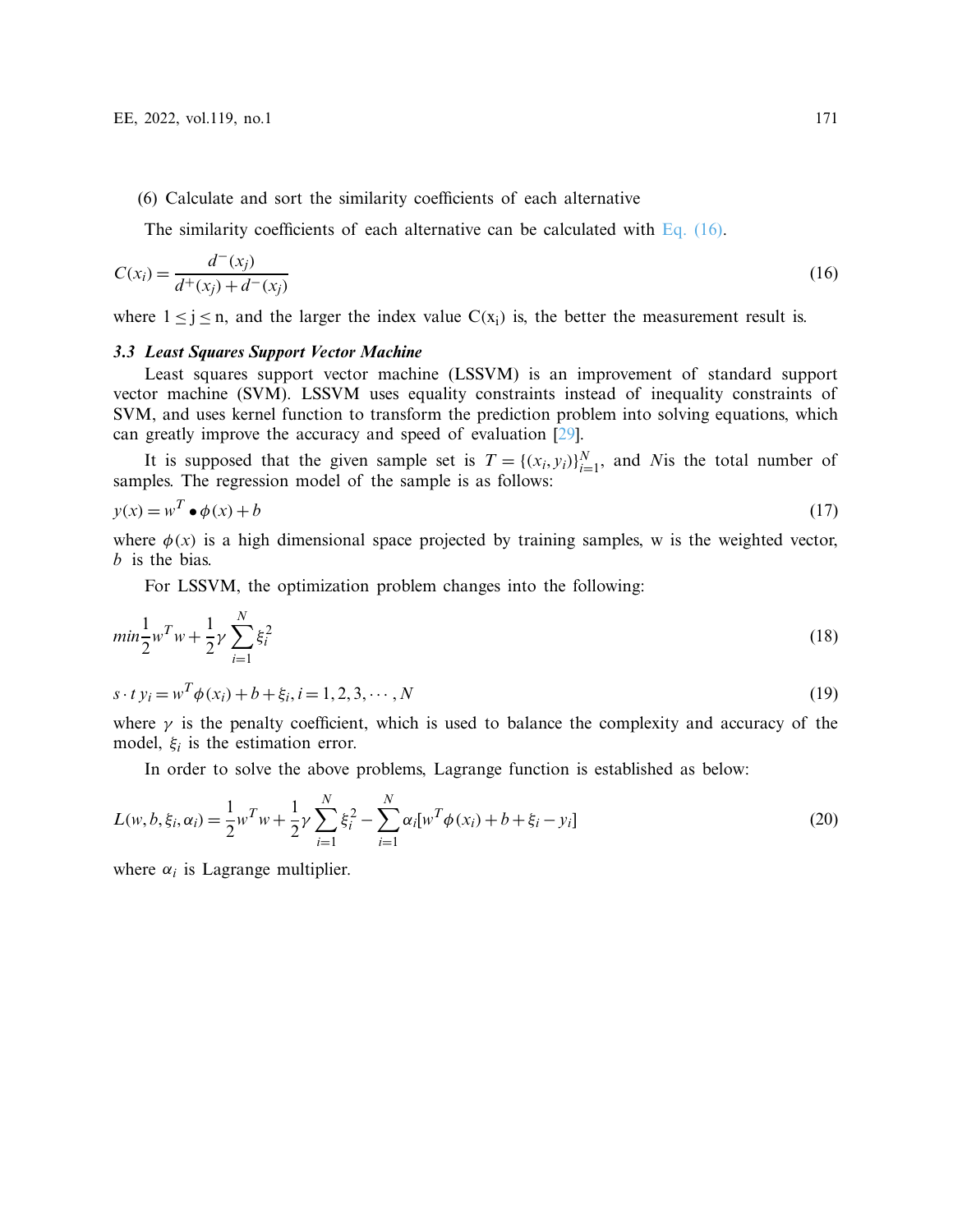Take a derivation of each variable of the function and make them have a value of 0, as shown in Eq.  $(21)$ .

<span id="page-9-0"></span>
$$
\frac{\partial L}{\partial w} = 0 \to w = \sum_{i=1}^{N} \alpha_i \phi(x_i)
$$
  

$$
\{\begin{aligned}\n\frac{\partial L}{\partial b} &= 0 \to \sum_{i=1}^{N} \alpha_i = 0 \\
\frac{\partial L}{\partial \xi} &= 0 \to \alpha_i = \gamma \xi_i\n\end{aligned}
$$
(21)  

$$
\frac{\partial L}{\partial \alpha} = 0 \to w^T + b + \xi_i - y_i = 0
$$

<span id="page-9-1"></span>Eliminate w and  $\xi_i$ , and turn the problem into [Eq. \(22\):](#page-9-1)

$$
\begin{bmatrix} 0 & e_n^T \\ e_n \Omega + \gamma^{-1} \times I \end{bmatrix} \times \begin{bmatrix} b \\ a \end{bmatrix} = \begin{bmatrix} 0 \\ y \end{bmatrix}
$$
 (22)

where,

$$
\Omega = f^{T}(x_{i})f(x_{i})
$$
\n(23)

$$
e_n = [1, 1, \dots, 1]^T
$$
 (24)

$$
\alpha = [\alpha_1, \alpha_2, \dots, \alpha_n] \tag{25}
$$

$$
y = [y_1, y_2, \dots, y_n]^T
$$
 (26)

By solving the above linear equations, the following results are obtained:

$$
y(x) = \sum_{i=1}^{N} \alpha_i K(x_i, x) + b
$$
 (27)

where  $K(x_i, x)$  is the kernel function satisfying Mercer condition.

Considering that the RBF kernel function has a wide range of convergence and application, this paper chooses it as the kernel of LSSVM. The expression is as follows:

$$
K(x_i, x) = \exp\{-\|x - x_i\|^2 / 2\sigma^2\}
$$
\n(28)

where  $\sigma^2$  represents the width of the kernel, it reflects the characteristics of the training data set and has an impact on the generalization ability of the system.

## *3.4 Fireworks Algorithm*

By analyzing the relevant theories of LSSVM, we can see that the difficulty of establishing LSSVM model is determining kernel function parameter  $\sigma^2$  and the penalty parameter  $\gamma$ . Selecting appropriate parameters is essential to improve the learning and generalization ability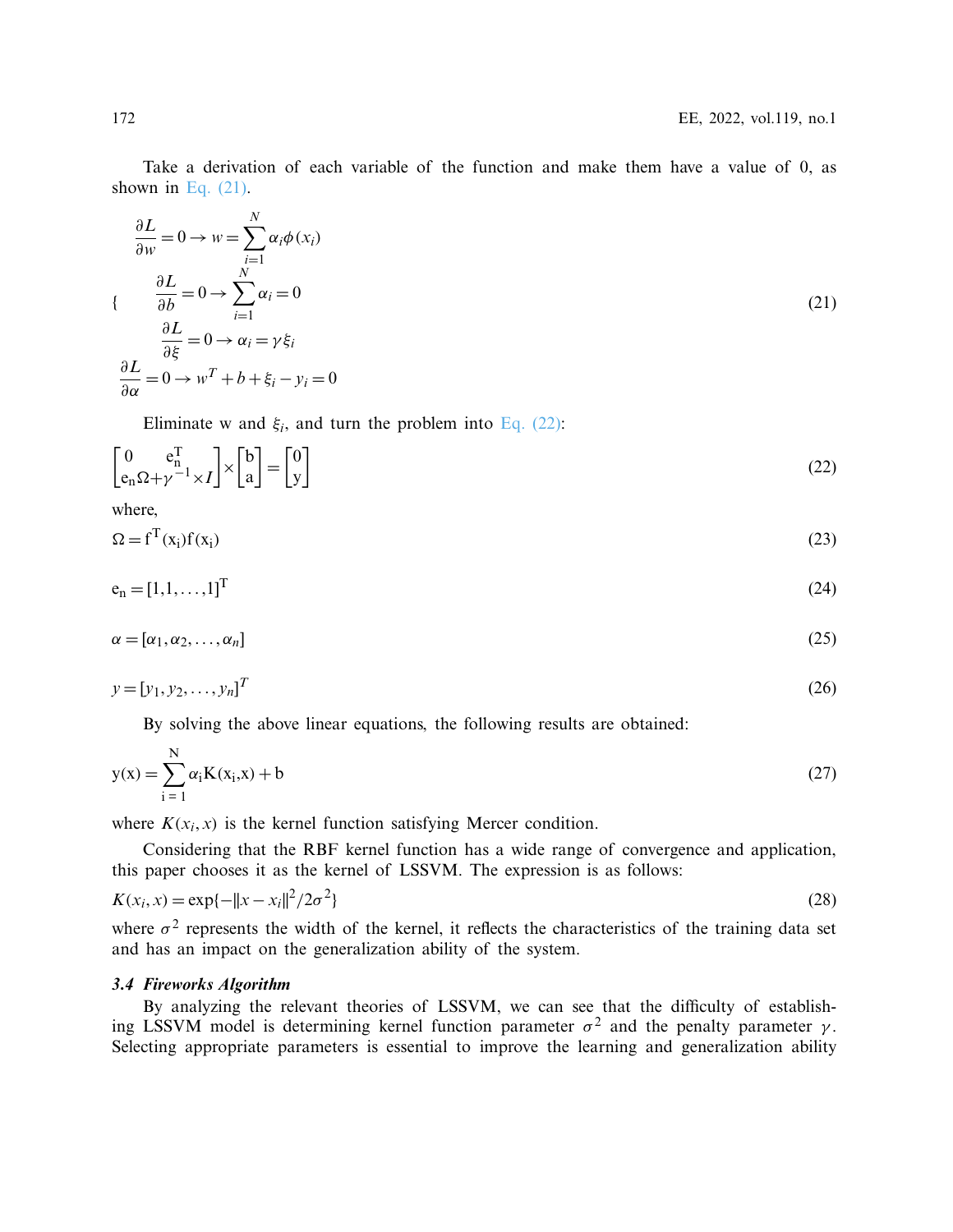of the model [\[30\]](#page-24-14). Considering that FWA has excellent local search capability and the selfadjusting mechanism of global search capability [\[31](#page-24-15)], this paper selects FWA to optimize these two parameters.

FWA is a simulation of the whole process of fireworks explosion. When fireworks explode, a large number of sparks will be generated, which can continue to explode and produce new sparks, thus it will make beautiful and colorful patterns. In the FWA, each firework can be regarded as a feasible solution in the solution space of the optimization problem, so the process of fireworks explosion can be regarded as the process of searching for the optimal solution. In the specific optimization problem, FWA involves the number of sparks produced by fireworks explosion, the radius of explosion, and how to select a group of optimal fireworks and sparks to carry out the next explosion [\[32\]](#page-25-0).

In the FWA, the number of sparks and explosion radius of fireworks are different. The fireworks with poor fitness have larger explosion radius, which makes them have greater exploration ability, while the fireworks with good fitness have smaller explosion radius, which makes them have greater excavation ability. In addition, the introduction of Gauss mutation sparks can further increase the diversity of the population [\[33\]](#page-25-1).

Therefore, we can know that the three most important parts of FWA are explosion parameters, mutation parameters and selection strategy [\[34](#page-25-2)].

## (1) Explosion parameters

In the explosion parameters, the number of sparks and explosion radius of fireworks are calculated according to the fitness value of fireworks. For firework  $x_i$  ( $i = 1, 2, \dots, N$ ), the formulas to calculate the number of sparks  $S_i$  and the explosion radius  $R_i$  are as follows:

$$
S_i = M \times \frac{y_{\text{max}} - f(x_i) + \varepsilon}{\sum_{i=1}^{N} (y_{\text{max}} - f(x_i)) + \varepsilon}
$$
\n(29)

$$
R_i = \hat{R} \times \frac{f(x_i) - y_{\min} + \varepsilon}{\sum_{i=1}^{N} (f(x_i) - y_{\min}) + \varepsilon}
$$
\n(30)

where  $y_{\text{max}}$  is the maximum fitness value and  $y_{\text{min}}$  is the minimum fitness value in the current population;  $f(x_i)$  is the fitness value of firework  $x_i$ ; *M* is a constant which is used to adjust the number of explosive sparks;  $R$  is a constant which is used to adjust the explosion radius of fireworks;  $\varepsilon$  is the minimum quantity of the machine, which is used to avoid no operation.

#### (2) Mutation parameters

The setting of mutation parameters is to increase the diversity of explosion spark population. The mutation sparks in FWA generate Gaussian mutation sparks by Gaussian mutation. Suppose that firework  $x_i$  is selected for Gaussian variation, the Gaussian variation operation with  $K$ dimensions is as follows:  $\hat{x}_{ik} = x_{ik} \times e$ , where  $\hat{x}_{ik}$  is the firework with *K* dimensions, *e* is a Gaussian distribution following *N*(1, 1).

In FWA, the explosion sparks and mutation sparks generated by explosion parameters and mutation parameters may exceed the boundary range of feasible region, so they must be mapped to a new location by mapping rules by [Eq. \(31\).](#page-10-0)

<span id="page-10-0"></span>
$$
\hat{x}_{ik} = x_{LB,k} + |\hat{x}_{ik}|^0 / (x_{UB,k} - x_{LB,k})
$$
\n(31)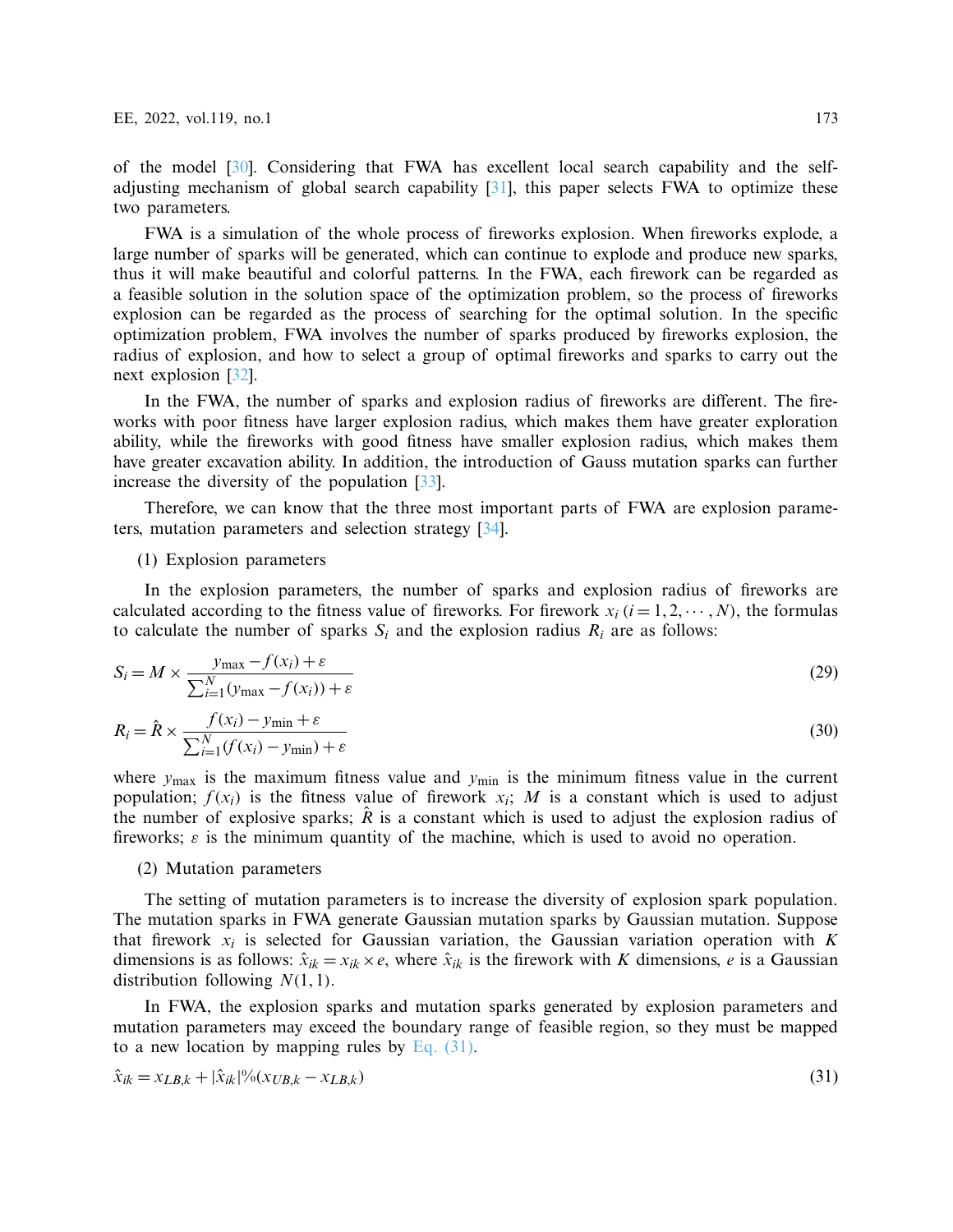where  $x_{UB,k}$  and  $x_{LB,k}$  are the upper and lower boundary of the solution space with *K* dimensions.

## (3) Selection strategy

In order to transmit the information of excellent individuals to the next generation, it is necessary to select a certain number of individuals as the fireworks of the next generation from the explosion sparks and variation sparks.

Suppose that there are *K* candidates and the population number is *N*. The individuals with the best fitness value in the candidate set will be identified as the next generation fireworks. And the remaining  $N-1$  fireworks are selected according to probability method. For firework  $x_i$ , the probability formulas of being selected are as follows:

<span id="page-11-0"></span>
$$
p(x_i) = \frac{R(x_i)}{\sum_{x_j \in K} x_j} \tag{32}
$$

<span id="page-11-1"></span>
$$
R(x_i) = \sum_{x_j \in K} d(x_i - x_j) = \sum_{x_j \in K} ||x_i - x_j||
$$
\n(33)

where,  $R(x)$  is the sum of distances between all individuals in the current candidate set. In the candidate set, if the individual density is high, that is, there are other candidates around the individual, the probability of the individual being selected will be reduced.

Based on the previous description, the specific steps of FWA are as follows [\[35](#page-25-3)[,36\]](#page-25-4):

Step 1. Randomly select *N* fireworks in the solution space and initialize their coordinates.

Step 2. Calculate the fitness value  $f(x_i)$ , the blast radius  $R_i$  and the spark number  $S_i$ . The coordinate with the *K* dimensions are randomly selected to update, and the update formula is as follows:

$$
\hat{x}_{ik} = x_{ik} + R_i \times U(-1, 1) \tag{34}
$$

Step 3. Generate *M* Gauss mutation sparks, randomly select spark *xi*, and *M* Gauss mutation sparks  $\hat{x}_{ik}$  are calculated according to Gauss mutation formula, then save them in Gauss mutation spark population.

Step 4. From the fireworks, explosion sparks and Gauss mutation spark population, *N* individuals are selected as the fireworks for next generation iterative calculation by using probability selection Eqs.  $(32)$  and  $(33)$ .

Step 5. Judge the stop condition. If the stop condition is satisfied, jump out of the program and output the optimal result; if not, return to Step 2 to continue the loop.

# *3.5 Sustainability Evaluation Model of Modern Photovoltaic Agriculture Based on Interval Type-2 Fuzzy AHP-TOPSIS and FWA-LSSVM*

In this section, on the basis of the evaluation model of modern photovoltaic agriculture sustainability based on interval type-2 Fuzzy AHP-TOPSIS, the intelligent evaluation model of modern photovoltaic agriculture sustainability based on FWA-LSSVM is proposed, that is, the index value of modern photovoltaic agriculture sustainability evaluation index system is taken as the input, and the LSSVM is optimized by FWA, so as to obtain the optimal value of LSSVM,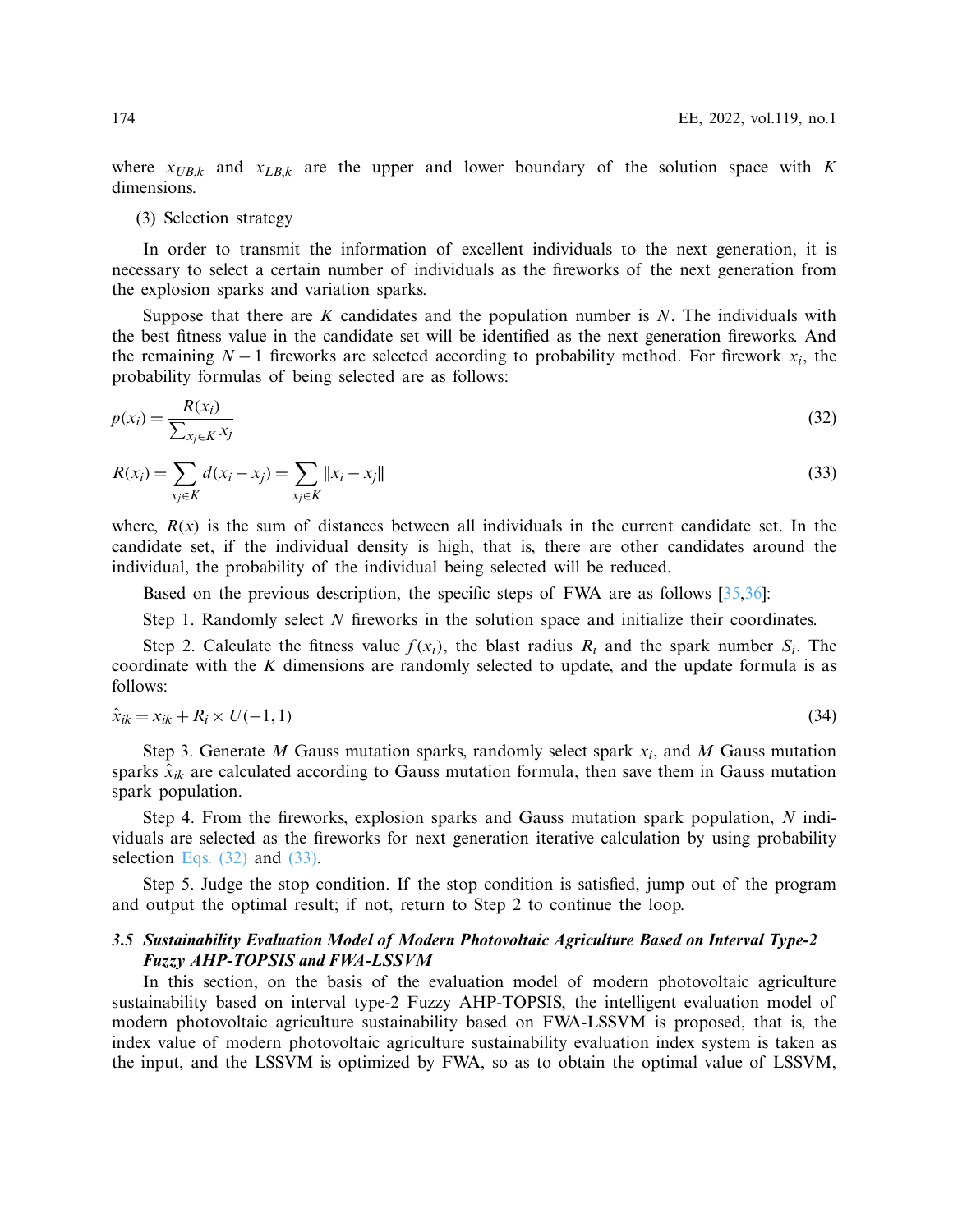finally, the sustainability evaluation results of modern photovoltaic agriculture can be obtained and analyzed. The flow chart of the proposed model is shown in [Fig. 1.](#page-12-0)



<span id="page-12-0"></span>**Figure 1:** The flow chart of the evaluation

The specific steps are as follows:

Step 1. Construct a sustainable evaluation index system for modern photovoltaic agriculture.

Step 2. Score the evaluation indexes according to the classification of indexes and assign weights to semantic variables.

Step 3. Transform semantic variables into interval type-2 fuzzy numbers, integrate interval type-2 fuzzy matrix and construct weighted normalized fuzzy decision matrix.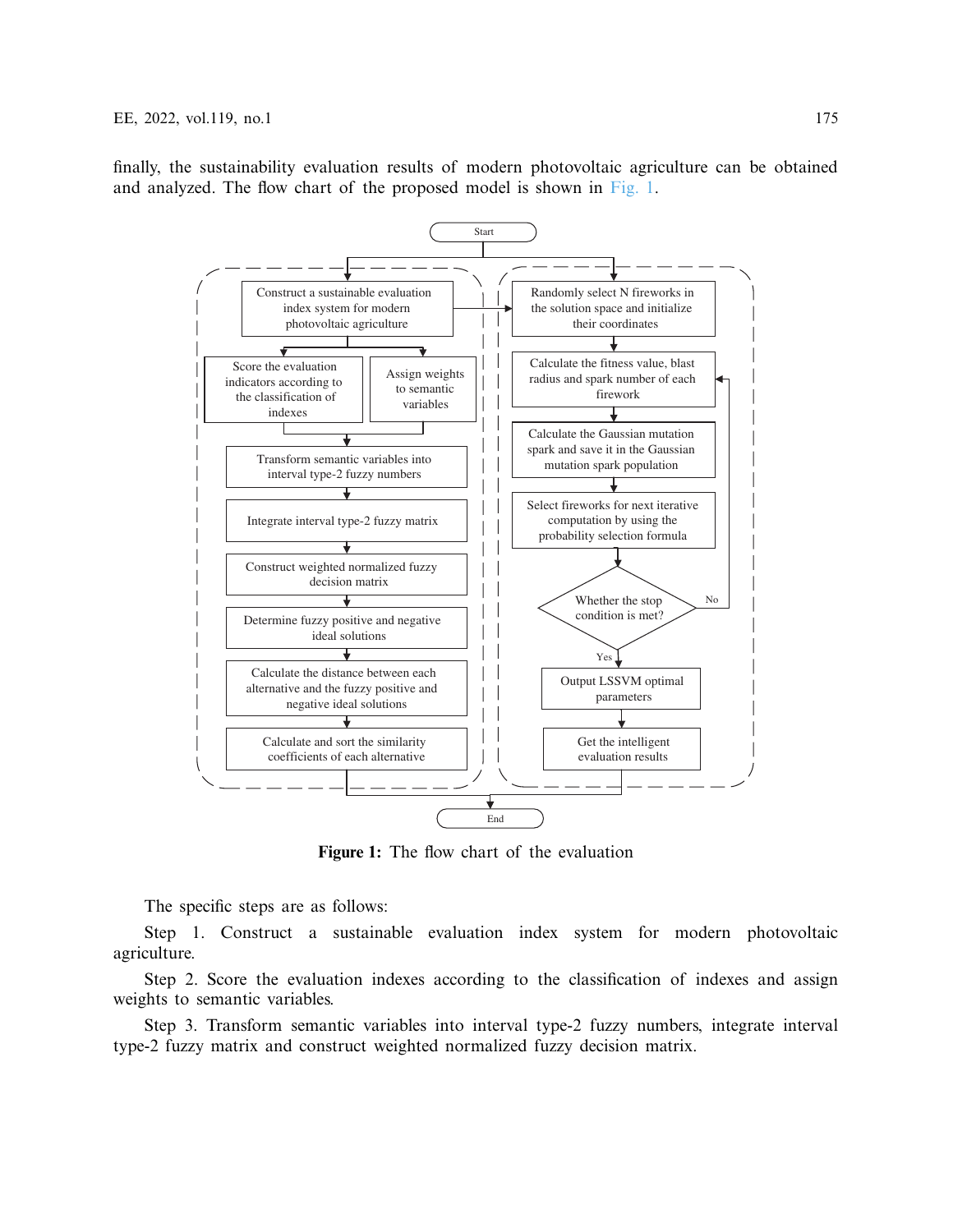Step 4. Determine fuzzy positive and negative ideal solutions, calculate the distance between each alternative and the fuzzy positive and negative ideal solutions, then calculate and sort the similarity coefficients of each alternative.

<span id="page-13-0"></span>Step 5. Initialize the parameters of LSSVM and FWA, optimize the parameters of LSSVM model with FWA, then output and analysis the intelligent evaluation results.

## **4 Example Analysis**

## *4.1 Determination of the Index Set*

In order to achieve the hierarchical measurement of different levels of indexes, it is necessary to classify different indexes on the basis of the level differences, that is, to define the index set. Here, according to the evaluation index system, we divide the indexes into different levels, including the first level indexes and the second level indexes.

(1) Set of the first level indexes

<span id="page-13-1"></span>The set of the first level indexes can be expressed as [Eq. \(35\).](#page-13-1)

$$
U = \{U_1, U_2, U_3\} \tag{35}
$$

where  $U_1$  stands for technical characteristic index;  $U_2$  stands for economic characteristic index; U3 stands for social characteristic index.

(2) Set of the second level indexes

The set of the first level indexes can be expressed as follows:

a. Technical characteristic index

$$
U_1 = \{u_{11}, u_{12}, u_{13}, u_{14}, u_{15}\}\tag{36}
$$

where  $u_{11}$  is the level of installation and operation of photovoltaic system;  $u_{12}$  is the light radiation resource condition;  $u_{13}$  is the intelligent level of the greenhouse;  $u_{14}$  is the stability of greenhouse architecture;  $u_{15}$  is the energy saving property of greenhouse building.

b. Economic characteristic index

$$
U_2 = \{u_{21}, u_{22}, u_{23}, u_{24}, u_{25}\}\tag{37}
$$

where  $u_{21}$  is the net present value;  $u_{22}$  is the internal rate of return;  $u_{23}$  is the return on total assets;  $u_{24}$  is the asset liability ratio;  $u_{25}$  is the total assets turnover.

c. Social characteristic index

$$
U_3 = \{u_{31}, u_{32}, u_{33}, u_{34}, u_{35}\}\tag{38}
$$

where,  $u_{31}$  is the effect of energy saving and emission reduction;  $u_{32}$  is the improvement of energy outcomes;  $u_{33}$  is the promotion of employment;  $u_{34}$  is the ecological efficiency;  $u_{35}$  is the impact on vegetation.

## *4.2 Determination of the Evaluative Language*

Due to the differences in various aspects of the projects to be measured, the measurement results also have the characteristics of diversity. Through the integration of semantic variables,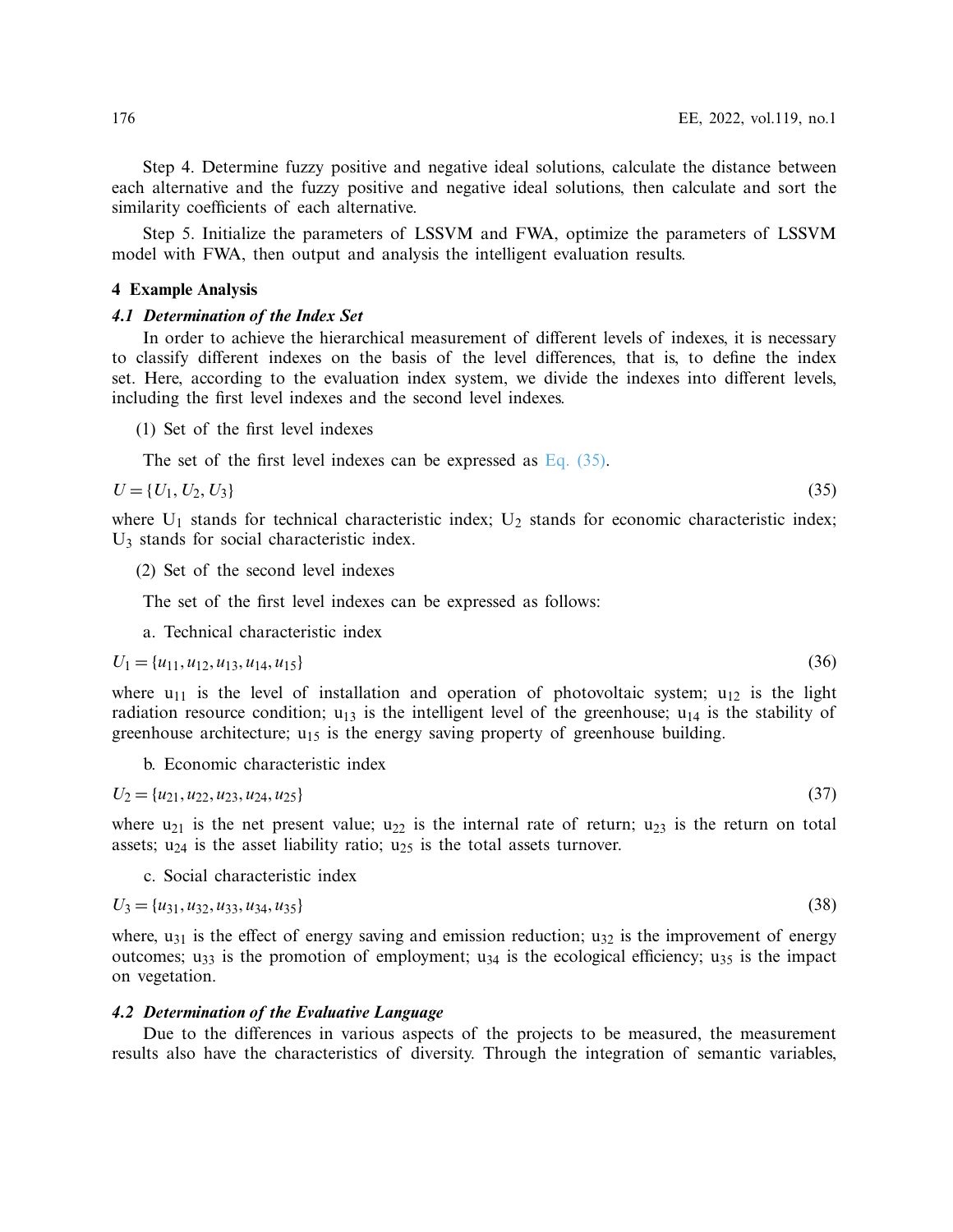the corresponding set of comments V is established, as shown in Eq.  $(39)$ .

$$
V = \{v_1, v_2, v_3, v_4\} \tag{39}
$$

All possible states of the objects to be measured should be fully included in the set of comments. The reasonable construction of the comments set will have an important impact on the accuracy and scientificity of the measurement results. Therefore, we should define the comments set on the basis of full investigation and expert advice.

<span id="page-14-1"></span><span id="page-14-0"></span>(1) Comments set of the interval type-2 fuzzy AHP model

There are five semantic variables in the comments set of the interval type-2 fuzzy AHP model. They are absolutely strong (AS), very strong (VS), fairly strong (FS), slightly strong (SS) and equal (E). The expression is shown in Eq.  $(40)$ .

 $V_1 = \{AS, VS, FS, SS, E\}$  (40)

The correspondence between semantic variables of interval type-2 fuzzy AHP model and interval type-2 fuzzy numbers can be shown in [Table 2.](#page-14-2)

| Semantic variables     | Interval type-2 fuzzy<br>numbers                       | The reciprocal of interval<br>type-2 fuzzy numbers                      |
|------------------------|--------------------------------------------------------|-------------------------------------------------------------------------|
| Absolutely strong (AS) | ((7, 8, 9, 9; 1, 1),<br>(7.2, 8.2, 8.8, 9; 0.8, 0.8)   | ((0.11, 0.11, 0.12, 0.14; 1, 1),<br>(0.11, 0.11, 0.12, 0.14; 0.8, 0.8)) |
| Very strong (VS)       | ((5, 6, 8, 9; 1, 1),<br>(5.2, 6.2, 7.8, 8.8; 0.8, 0.8) | ((0.11, 0.12, 0.17, 0.2; 1, 1),<br>(0.11, 0.13, 0.16, 0.19; 0.8, 0.8))  |
| Fairly strong (FS)     | ((3, 4, 6, 7; 1, 1),<br>(3.2, 4.2, 5.8, 6.8; 0.8, 0.8) | ((0.14, 0.17, 0.25, 0.33; 1, 1),<br>(0.15, 0.17, 0.24, 0.31; 0.8, 0.8)) |
| Slightly strong (SS)   | ((1, 2, 4, 5; 1, 1),<br>(1.2, 2.2, 3.8, 4.8; 0.8, 0.8) | ((0.2, 0.25, 0.5, 1; 1, 1),<br>(0.21, 0.26, 0.45, 0.83; 0.8, 0.8))      |
| Equal $(E)$            | ((1, 1, 1, 1, 1, 1), (1, 1, 1, 1, 1))                  | $((1, 1, 1, 1; 1, 1), (1, 1, 1, 1; 1, 1))$                              |

<span id="page-14-2"></span>**Table 2:** The correspondence between semantic variables and interval type-2 fuzzy numbers

(2) Comments set of the interval type-2 fuzzy TOPSIS model

There are seven semantic variables in the comments set of the interval type-2 fuzzy TOPSIS model. They are very low (VL), low (L), medium low (ML), medium (M), medium high (MH), high (H), very high (VH). The expression is shown in [Eq. \(41\).](#page-14-3)

 $V_1 = \{VL, L, ML, M, MH, H, VH\}$  (41)

<span id="page-14-3"></span>

The correspondence between semantic variables of interval type-2 fuzzy TOPSIS model and trapezoidal interval type-2 fuzzy numbers can be shown in [Table 3.](#page-15-0)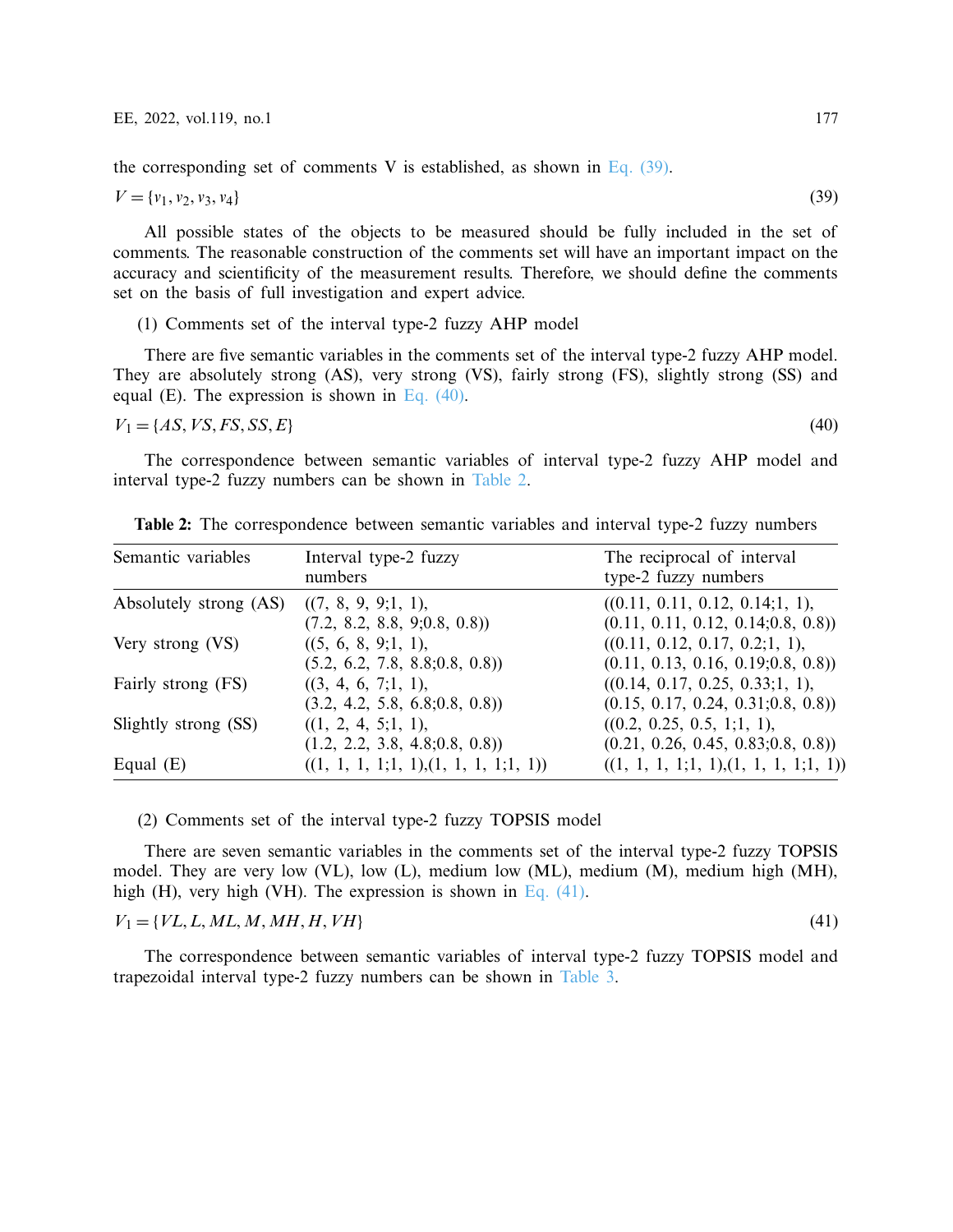| Semantic variables | Trapezoidal interval type-2 fuzzy numbers                      |
|--------------------|----------------------------------------------------------------|
| Very low (VL)      | $((0, 0, 0, 1; 1, 1), (0, 0, 0, 0.05; 0.9, 0.9))$              |
| Low $(L)$          | $((0, 0.1, 0.1, 0.3; 1, 1), (0.05, 0.1, 0.1, 0.2; 0.9, 0.9))$  |
| Medium low (ML)    | $((0.1, 0.3, 0.3, 0.5; 1, 1), (0.2, 0.3, 0.3, 0.4; 0.9, 0.9))$ |
| Medium $(M)$       | $((0.3, 0.5, 0.5, 0.7; 1, 1), (0.6, 0.7, 0.7, 0.8; 0.9, 0.9))$ |
| Medium high (MH)   | $((0.5, 0.7, 0.7, 9; 1, 1), (0.6, 0.7, 0.7, 0.8; 0.9, 0.9))$   |
| High(H)            | $((0.7, 0.9, 0.9, 1; 1, 1), (0.8, 0.9, 0.9, 0.95; 0.9, 0.9))$  |
| Very high (VH)     | $((0.9, 1, 1, 1; 1, 1), (0.95, 1, 1, 1; 0.9, 0.9))$            |

<span id="page-15-0"></span>**Table 3:** The correspondence between semantic variables and trapezoidal interval type-2 fuzzy numbers

## *4.3 Calculation and Analysis Based on Interval Type-2 Fuzzy AHP-TOPSIS Model*

## *4.3.1 Weight Calculation Based on Interval Type-2 Fuzzy AHP Model*

In order to comprehensively evaluate the sustainability of modern photovoltaic agriculture, this paper selects five modern photovoltaic agricultural projects for research. The basic information of the five projects is shown below:

- (1) A1: The installed photovoltaic capacity is 75 MW, with an estimated annual average power generation capacity of 98.86 million kWh. 50 new vegetable greenhouses, 25 flower greenhouses and 20 Chinese herbal medicine greenhouses are arranged in the field with steel structure.
- (2) A2: This project is a fishery-photovoltaic complementary photovoltaic power plant project. The installed PV capacity is 200 MW, and the average annual power generation is expected to be 257.86 million kWh. The project covers an area of 3,333,300 square meters. In addition, 22 vegetable greenhouses are arranged in the field with steel structure.
- (3) A3: This project is a distributed photovoltaic power plant for cowshed. The installed PV capacity is 20 MW, with an estimated annual average power generation capacity of 27.12 million kWh. The cowshed covers an area of 666,700 square meters.
- (4) A4: The installed photovoltaic capacity is 50 MW, with an estimated annual average power generation capacity of 63.92 million kWh. 60 new vegetable greenhouses are arranged in the field with steel structure.
- (5) A5: This project is a water conservancy PV model. The installed capacity of photovoltaic is 35 MW, and the average annual power generation is expected to be 45.02 million kWh. The PV is used to supply power to farmland drainage and irrigation, water-saving irrigation and its control system. 16 flower greenhouses are arranged in the field with steel structure.

30 experts are invited from photovoltaic industry, agricultural development and energy economy to form a decision-making group to score the alternatives, so as to judge the advantages and disadvantages of the sustainability of modern photovoltaic agricultural projects.

Based on the established sustainability evaluation index system of modern photovoltaic agriculture, experts evaluated this five modern photovoltaic agricultural projects. The scoring results evaluated by experts are shown in [Table 4.](#page-16-0)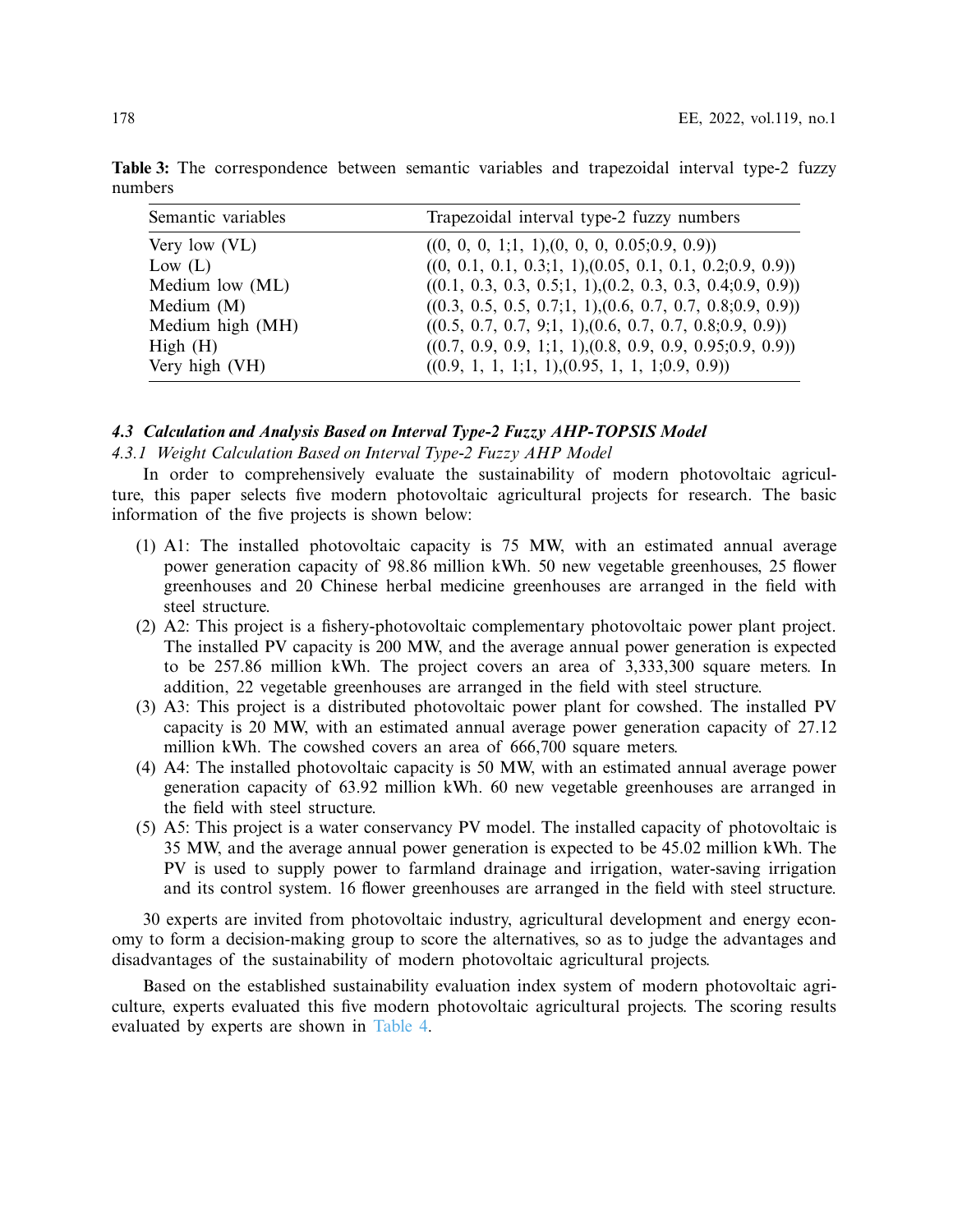| Scheme Expert $u_{11}$ |                                          |                  | $u_{12}$            | $u_{13}$                   | $u_{14}$       | $u_{15}$                | $u_{21}$          | $u_{22}$ | $u_{23}$     | $u_{24}$                       | $u_{25}$          | $u_{31}$       | $u_{32}$                 | $u_{33}$        | $u_{34}$               | $u_{35}$               |
|------------------------|------------------------------------------|------------------|---------------------|----------------------------|----------------|-------------------------|-------------------|----------|--------------|--------------------------------|-------------------|----------------|--------------------------|-----------------|------------------------|------------------------|
| A1                     | $E_1$<br>E <sub>2</sub>                  | VL<br>ML         | L<br>L              | VL<br>VL                   | L<br>L         | VH<br>M                 | H<br>M            | H<br>L   | MH<br>L      | M<br>ML                        | H<br>$\mathbf{L}$ | ML<br>H        | H<br>M                   | МH<br>H         | MH M<br>ML L           |                        |
| A <sub>2</sub>         | .<br>$E_{30}$<br>$E_1$<br>E <sub>2</sub> | ML<br>L<br>MH VH | M<br>ML             | L<br>L<br>L                | ML<br>VL<br>ML | ML<br>M<br>MH H         | ML M<br>ML        | L<br>M   | H<br>L<br>ML | L<br>MН<br>L                   | L<br>H<br>MH L    | M<br>H         | ML<br>L<br>MН            | ML<br>М<br>MH H | L<br>M                 | L<br>ML<br>H           |
| A <sub>3</sub>         | .<br>$E_{30}$<br>$E_1$<br>E <sub>2</sub> | H<br>L<br>MH VH  | $\mathbf{L}$        | ML ML<br>$\mathbf{L}$<br>L | H<br>ML<br>L   | $\mathbf{L}$<br>VL<br>M | VL<br>L<br>MH L   | L<br>H   | L<br>M<br>ML | <b>VH</b><br>$\mathbf{L}$<br>H | H<br>L<br>M       | MH M<br>H<br>H | VL<br>H                  | ML<br>H<br>Н    | $\mathbf{L}$<br>H<br>L | M<br>M<br>M            |
| A4                     | .<br>$E_{30}$<br>$E_1$<br>E <sub>2</sub> | M<br>L<br>VH     | MH M<br>VH.<br>MH M | MH VL                      | L<br>L         | MH M<br>VL<br>L         | L<br>ML H         | H<br>H   | M<br>H<br>L  | M<br>VL<br>MH M                | ML<br>L           | L<br>ML<br>M   | ML<br><b>MH</b><br>M     | L<br>MH         | M<br>ML<br>ML MH VL    | MН<br>L                |
| A <sub>5</sub>         | .<br>$E_{30}$<br>$E_1$<br>E <sub>2</sub> | ML<br>H<br>M     | ML<br>ML<br>H       | L<br>VL<br>ML              | H<br>MН<br>M   | МH<br>H<br>ML           | MH M<br>M<br>ML M | L        | ML<br>L<br>M | ML<br>M<br>ML L                | ML<br>H           | MН<br>H<br>M   | VH.<br>M<br>$\mathbf{L}$ | H<br>L<br>МH    | H<br>ML<br>M           | M<br>H<br>$\mathbf{L}$ |
|                        | .<br>$E_{30}$                            | L                | H                   | VL.                        | L              | L                       | L                 | ML H     |              | L                              | L                 | L              | ML M                     |                 | ML M                   |                        |

<span id="page-16-0"></span>**Table 4:** Semantic scores of the modern photovoltaic agricultural projects to be evaluated

According to the corresponding relationship between semantic variables and interval type-2 fuzzy numbers in [Table 3,](#page-15-0) the semantic variables are transformed into corresponding interval type-2 fuzzy numbers. After that, each expert compares the importance of each modern photovoltaic agricultural sustainability index and establishes a pairwise comparison matrix of semantic variables. The comparison results are shown in [Tables 5–](#page-16-1)[8.](#page-17-0)

**Table 5:** Comparison of the importance of the first level indexes

<span id="page-16-1"></span>

|                | u1               | u۶                 | u٩             |
|----------------|------------------|--------------------|----------------|
| $u_1$          | [E, E, E]        | [1/FS, FS, 1/VS]   | [VS, VS, 1/SS] |
| u <sub>2</sub> | [FS, 1/FS, VS]   | [E, E, E]          | [VS, VS, FS]   |
| U3             | [1/VS, 1/VS, SS] | [1/VS, 1/VS, 1/FS] | [E, E, E]      |

**Table 6:** Comparison of the importance of technology sustainability indexes

<span id="page-16-2"></span>

| $u_{11}$                                   | $u_{12}$                                                                              | $u_{13}$                     | $u_{14}$                            | $u_{15}$         |
|--------------------------------------------|---------------------------------------------------------------------------------------|------------------------------|-------------------------------------|------------------|
| $u_{11}$ [E, E, E]                         | [1/VS, 1/FS, SS]                                                                      | [1/VS, FS, VS]               | $[1/VS, 1/FS, VS]$ $[1/SS, FS, VS]$ |                  |
| $u_{12}$ [VS, FS, 1/SS] [E, E, E]          |                                                                                       | [1/FS, FS, FS]               | [1/FS, FS, VS]                      | [FS, VS, VS]     |
| $u_{13}$ [VS, 1/FS, 1/VS] [FS, 1/FS, 1/FS] |                                                                                       | [E, E, E]                    | [FS, 1/FS, SS]                      | [VS, SS, SS]     |
|                                            | $u_{14}$ [VS, FS, 1/VS] [FS, 1/FS, 1/VS]                                              | $[1/FS, FS, 1/SS]$ [E, E, E] |                                     | [FS, 1/FS, 1/FS] |
|                                            | u <sub>15</sub> [SS, 1/FS, 1/VS] [1/FS, 1/VS, 1/VS] [1/VS, 1/SS, 1/SS] [1/FS, FS, FS] |                              |                                     | [E, E, E]        |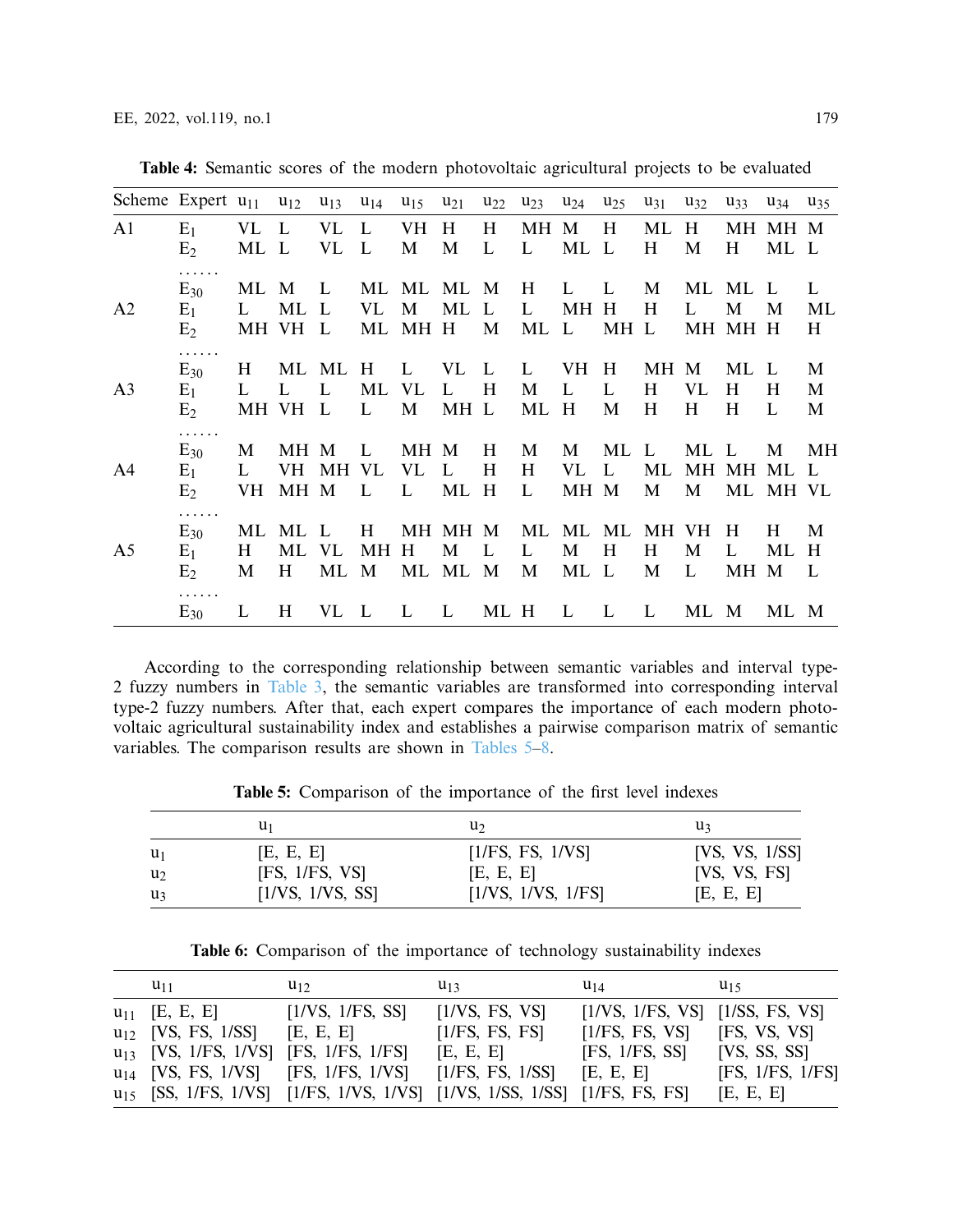| $u_{21}$                                              | $u_{22}$                                                                             | $u_{23}$     | $u_{14}$                          | $u_{25}$         |
|-------------------------------------------------------|--------------------------------------------------------------------------------------|--------------|-----------------------------------|------------------|
| $u_{21}$ [E, E, E]                                    | [SS, E, 1/FS]                                                                        | [VS, VS, FS] | $[1/VS, 1/FS, VS]$ $[VS, VS, FS]$ |                  |
| $u_{22}$ [1/SS, E, FS]                                | [E, E, E]                                                                            | [SS, FS, FS] | $[1/FS, FS, VS]$ $[VS, VS, VS]$   |                  |
| u <sub>23</sub> [1/VS, 1/VS, 1/FS] [1/SS, 1/FS, 1/FS] |                                                                                      | [E, E, E]    | $[FS, 1/FS, SS]$ $[E, SS, SS]$    |                  |
|                                                       | $u_{14}$ [VS, FS, 1/VS] [FS, 1/FS, 1/VS] [1/FS, FS, 1/SS] [E, E, E]                  |              |                                   | [FS, 1/FS, 1/FS] |
|                                                       | u <sub>25</sub> [1/VS, 1/VS, 1/FS] [1/VS, 1/VS, 1/VS] [E, 1/SS, 1/SS] [1/FS, FS, FS] |              |                                   | [E, E, E]        |

**Table 7:** Comparison of the importance of economic sustainability indexes

**Table 8:** Comparison of the importance of social sustainability indexes

<span id="page-17-0"></span>

| $u_{31}$                  | $u_{32}$                              | $u_{13}$                                                                       | $u_{14}$         | $u_{35}$         |
|---------------------------|---------------------------------------|--------------------------------------------------------------------------------|------------------|------------------|
| $u_{31}$ [E, E, E]        | $[1/SS, 1/SS, 1/SS]$ $[1/VS, FS, VS]$ |                                                                                | [1/VS, 1/FS, VS] | [SS, 1/FS, E]    |
| $u_{32}$ [SS, SS, SS]     | [E, E, E]                             | [1/FS, FS, FS]                                                                 | [1/FS, FS, VS]   | [FS, 1/SS, 1/FS] |
| $u_{13}$ [VS, 1/FS, 1/VS] | [FS, 1/FS, 1/FS]                      | [E, E, E]                                                                      | [FS, 1/FS, SS]   | [VS, SS, SS]     |
| $u_{14}$ [VS, FS, 1/VS]   | [FS, 1/FS, 1/VS]                      | [1/FS, FS, 1/SS]                                                               | [E, E, E]        | [FS, 1/FS, 1/FS] |
|                           |                                       | u <sub>35</sub> [1/SS, FS, E] [1/FS, SS, FS] [1/VS, 1/SS, 1/SS] [1/FS, FS, FS] |                  | [E, E, E]        |

Similarly, based on the corresponding relationship between semantic variables and interval type-2 fuzzy numbers in [Table 2,](#page-14-2) the semantic variables in [Tables 6](#page-16-2)[–8](#page-17-0) are transformed into corresponding interval type-2 fuzzy numbers. The consistency of the transformed results is checked and calculated by using Eqs.  $(1)$ – $(4)$ . The calculation results of consistency ratio of indexes at all levels are shown in [Table 9.](#page-17-1)

**Table 9:** The test results of consistency ratio of indexes at all levels

<span id="page-17-1"></span>

| Index                     |                           | CR <sub>1</sub> | CR <sub>2</sub> | CR <sub>3</sub> |
|---------------------------|---------------------------|-----------------|-----------------|-----------------|
| Index of the first level  |                           | 0.0325          | 0.0933          | 0.0763          |
| Index of the second level | Technology sustainability | 0.0384          | 0.0940          | 0.0721          |
|                           | Economic sustainability   | 0.0940          | 0.0882          | 0.0788          |
|                           | Social sustainability     | 0.0876          | 0.0933          | 0.0733          |
|                           |                           |                 |                 |                 |

From the data in [Table 9,](#page-17-1) it can be seen that the CR values of all levels of index comparison matrix of modern photovoltaic agriculture sustainability are less than 0.1, and the judgment matrix meets the calculation requirements, with good consistency.

The geometric average decision matrix of sustainability evaluation indexes of modern photovoltaic agriculture is obtained by Eq.  $(5)$ , and the calculation results are shown in [Table 10.](#page-18-0)

According to the data in [Table 10,](#page-18-0) the fuzzy weight of each index is calculated with Eq.  $(6)$ , and the calculation results of fuzzy weight matrix of each index are shown in [Table 11.](#page-18-1)

# *4.3.2 Sustainability Evaluation of Modern Photovoltaic Agriculture Based on Interval Two Type Fuzzy TOPSIS Model*

According to the interval type-2 fuzzy TOPSIS model, the positive and negative ideal solutions of interval type-2 fuzzy numbers are calculated, as shown in [Table 12.](#page-19-0)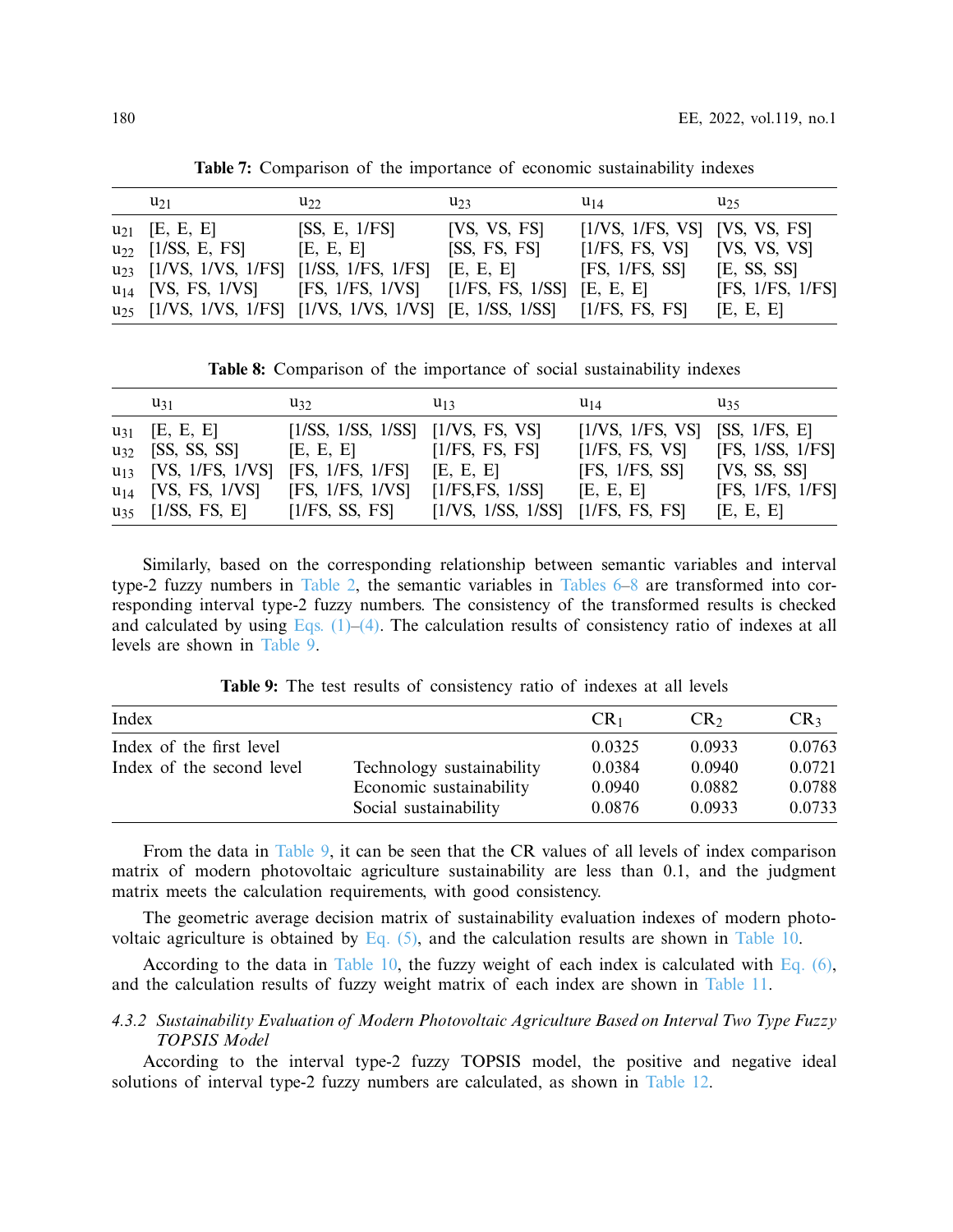| Index          | The numerical value of geometric average decision matrix               |
|----------------|------------------------------------------------------------------------|
| u <sub>1</sub> | $((1.23, 1.11, 2.43, 1.04; 1, 1), (1.28, 2.33, 2.21, 2.18; 0.9, 0.8))$ |
| u <sub>2</sub> | $((1.28, 1.8, 3.53, 3.86; 1, 1), (2.32, 2.22, 1.23, 3.89; 0.8, 0.8))$  |
| $u_3$          | $((1.23, 1.73, 2.26, 2.51; 1, 1), (1.51, 1.79, 2.21, 2.46; 0.8, 0.8))$ |
| $u_{11}$       | $((1.32, 1.23, 2.41, 2.74; 1, 1), (1.41, 1.8, 2.34, 2.67; 0.8, 0.8))$  |
| $u_{12}$       | $((2.08, 2.48, 3.21, 3.58; 1, 1), (2.16, 2.55, 3.14, 3.5; 0.8, 0.8))$  |
| $u_1$ 3        | $((1.31, 1.61, 2.17, 2.46; 1, 1), (1.38, 1.67, 2.11, 2.4; 0.8, 0.8))$  |
| $u_{14}$       | $((0.3, 0.38, 0.58, 0.76; 1, 1), (0.32, 0.4, 0.55, 0.71; 0.8, 0.8))$   |
| $u_1$          | $((1.91, 2.34, 3.11, 3.48; 1, 1), (2, 2.42, 3.04, 3.41; 0.8, 0.8))$    |
| $u_{21}$       | $((0.28, 0.3, 0.39, 0.47; 1, 1), (0.28, 0.31, 0.37, 0.44; 0.8, 0.8))$  |
| $u_{22}$       | $((0.37, 0.46, 0.67, 0.84; 1, 1), (0.39, 0.48, 0.64, 0.79; 0.8, 0.8))$ |
| $u_{23}$       | $((0.39, 0.48, 0.65, 0.79; 1, 1), (0.41, 0.5, 0.63, 0.75; 0.8, 0.8))$  |
| $u_{24}$       | $((0.52, 0.64, 0.96, 1.28; 1, 1), (0.55, 0.66, 0.91, 1.19; 0.8, 0.8))$ |
| $u_{25}$       | $((1.04, 1.43, 2.08, 2.4; 1, 1), (1.13, 1.5, 2.02, 2.33; 0.8, 0.8))$   |
| $u_{31}$       | $((1.25, 1.53, 2.04, 2.31; 1, 1), (1.31, 1.59, 1.99, 2.25; 0.8, 0.8))$ |
| $u_{32}$       | $((2.22, 2.43, 3.47, 3.88; 1, 1), (2.31, 2.74, 3.39, 3.79; 0.8, 0.8))$ |
| $u_{33}$       | $((1.31, 1.65, 2.28, 2.64; 1, 1), (1.38, 1.71, 2.22, 2.56; 0.8, 0.8))$ |
| $u_{34}$       | $((1.45, 1.98, 2.39, 2.68; 1, 1), (1.52, 1.84, 2.33, 2.62; 0.8, 0.8))$ |
| $u_{35}$       | $((2.01, 2.43, 3.21, 3.62; 1, 1), (2.1, 2.51, 3.14, 3.53; 0.8, 0.8))$  |

<span id="page-18-0"></span>**Table 10:** Geometric average decision matrix of sustainability evaluation index of modern photovoltaic agriculture

<span id="page-18-1"></span>**Table 11:** Fuzzy weight matrix of sustainability evaluation index of modern photovoltaic agriculture

| Index          | Fuzzy weight matrix                                                    |
|----------------|------------------------------------------------------------------------|
| $u_1$          | $((0.21, 0.3, 0.57, 0.82; 1, 1), (0.23, 0.32, 0.53, 0.76; 0.8, 0.8))$  |
| u <sub>2</sub> | $((0.17, 0.28, 0.58, 0.86; 1, 1), (0.19, 0.31, 0.54, 0.78; 0.8, 0.8))$ |
| U3             | $((0.09, 0.13, 0.27, 0.46; 1, 1), (0.09, 0.13, 0.24, 0.4; 0.8, 0.8))$  |
| $u_{11}$       | $((0.03, 0.04, 0.07, 0.10; 1, 1), (0.03, 0.04, 0.06, 0.09; 0.8, 0.8))$ |
| $u_{12}$       | $((0.13, 0.19, 0.37, 0.52; 1, 1), (0.14, 0.21, 0.35, 0.48; 0.8, 0.8))$ |
| $u_{13}$       | $((0.04, 0.06, 0.12, 0.18; 1, 1), (0.05, 0.07, 0.11, 0.17; 0.8, 0.8))$ |
| $u_{14}$       | $((0.23, 0.32, 0.56, 0.76; 1, 1), (0.25, 0.34, 0.53, 0.71; 0.8, 0.8))$ |
| $u_1$          | $((0.03, 0.04, 0.09, 0.14; 1, 1), (0.03, 0.05, 0.08, 0.13; 0.8, 0.8))$ |
| $u_{21}$       | $((0.14, 0.2, 0.36, 0.51; 1, 1), (0.16, 0.21, 0.34, 0.47; 0.8, 0.8))$  |
| $u_{22}$       | $((0.24, 0.33, 0.58, 0.79; 1, 1), (0.26, 0.35, 0.55, 0.74; 0.8, 0.8))$ |
| $u_{23}$       | $((0.22, 0.2, 0.53, 0.73; 1, 1), (0.24, 0.32, 0.5, 0.68; 0.8, 0.8))$   |
| $u_{24}$       | $((0.04, 0.05, 0.09, 0.13; 1, 1), (0.04, 0.05, 0.08, 0.11; 0.8, 0.8))$ |
| $u_{25}$       | $((0.14, 0.19, 0.32, 0.42; 1, 1), (0.15, 0.2, 0.3, 0.39; 0.8, 0.8))$   |
| $u_{31}$       | $((0.23, 0.3, 0.51, 0.66; 1, 1), (0.25, 0.32, 0.48, 0.62; 0.8, 0.8))$  |
| $u_{32}$       | $((0.17, 0.23, 0.38, 0.51; 1, 1), (0.19, 0.24, 0.36, 0.48; 0.8, 0.8))$ |
| $u_{33}$       | $((0.04, 0.06, 0.11, 0.15; 1, 1), (0.06, 0.1, 0.14; 0.8, 0.8))$        |
| $u_{34}$       | $((0.14, 0.2, 0.37, 0.52; 1, 1), (0.15, 0.21, 0.34, 0.48; 0.8, 0.8))$  |
| $u_{35}$       | $((0.15, 0.19, 0.35, 0.48; 1, 1), (0.15, 0.21, 0.33, 0.45; 0.8, 0.8))$ |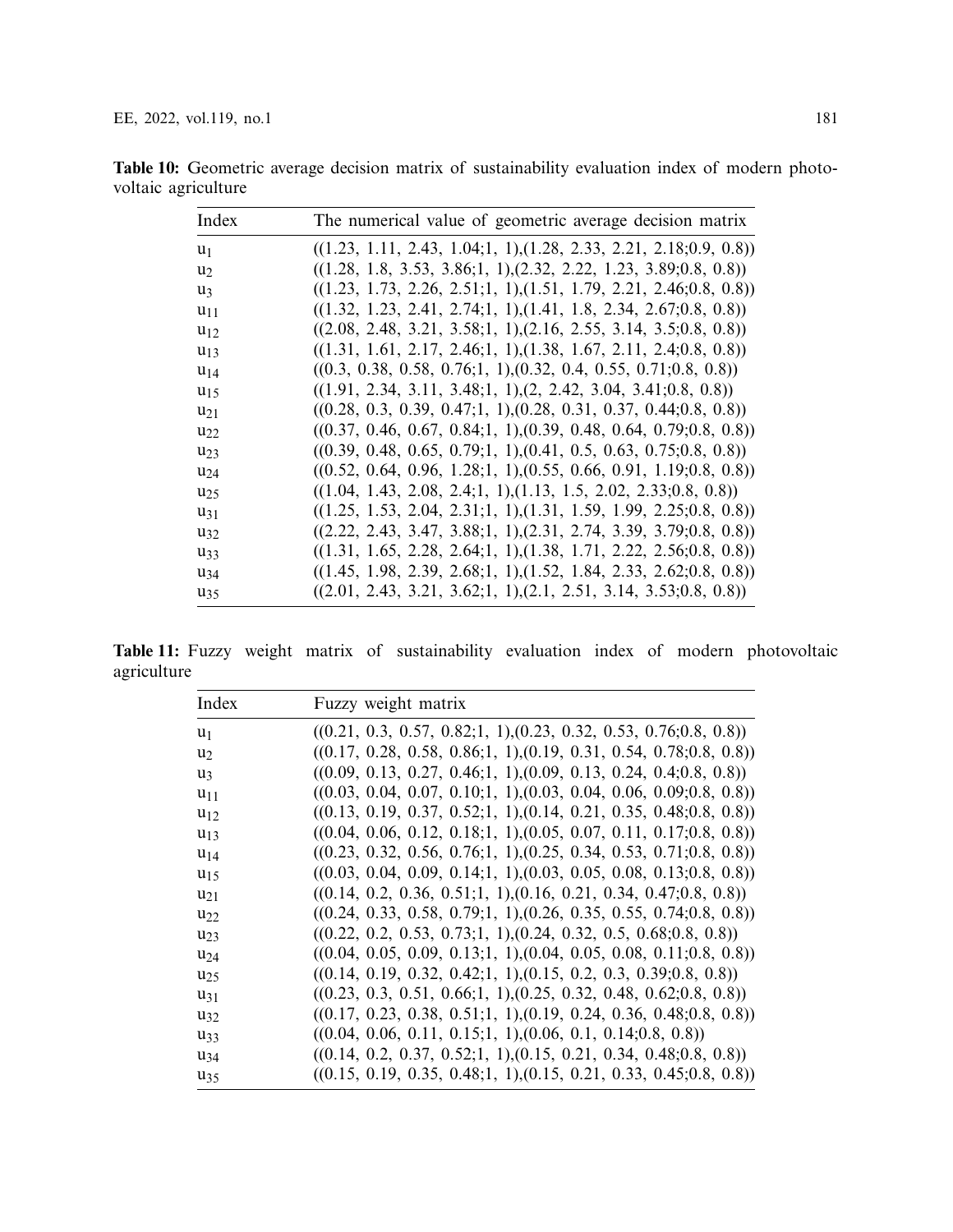| Ideal solution Fuzzy value |                                                   |
|----------------------------|---------------------------------------------------|
| $x^+$                      | $(0.012, 0.0854, 0.0126, 0.015, 0.14, 0.1456,$    |
|                            | 0.0253, 0.0007, 0.0423, 0.023, 0.0561, 0.0222,    |
|                            | 0.028, 0.0146, 0.0049                             |
| $x^{-}$                    | $(0.002, 0.1055, 0.0551, 0.0344, 0.0016, 0.0943,$ |
|                            | 0.0324, 0.0911, 0.0376, 0.0446, 0.0455, 0.0127,   |
|                            | 0.0121, 0.0109, 0.0837                            |

<span id="page-19-0"></span>**Table 12:** Ideal solutions of interval type-2 fuzzy numbers for the sustainability of modern photovoltaic agriculture

Combined with the positive and negative ideal solutions, the distance between modern photovoltaic agricultural projects and the positive and negative ideal solutions can be obtained, as shown in [Table 13.](#page-19-1)

<span id="page-19-1"></span>**Table 13:** Calculation results of distance between evaluation performance and ideal solutions of modern photovoltaic agricultural projects to be evaluated

|       | Αl     |        | A3     | A4     | A5     |
|-------|--------|--------|--------|--------|--------|
| $d^+$ | 0.0856 | 0.0768 | 0.2389 | 0.1243 | 0.0945 |
|       | 0.2830 | 0.1593 | 0.0032 | 0.0987 | 0.0432 |

Finally, the similarity coefficient of sustainability of each modern photovoltaic agricultural project is calculated. The calculation results are shown in [Table 14](#page-19-2) and [Fig. 2.](#page-19-3)

<span id="page-19-2"></span>**Table 14:** Calculation results of similarity coefficient of modern photovoltaic agricultural projects

|               |        |        |        | A4     | A۵     |
|---------------|--------|--------|--------|--------|--------|
| $\mathcal{C}$ | 0.5900 | 0.7022 | 0.1029 | 0.3597 | 0.5107 |



<span id="page-19-3"></span>**Figure 2:** Calculation results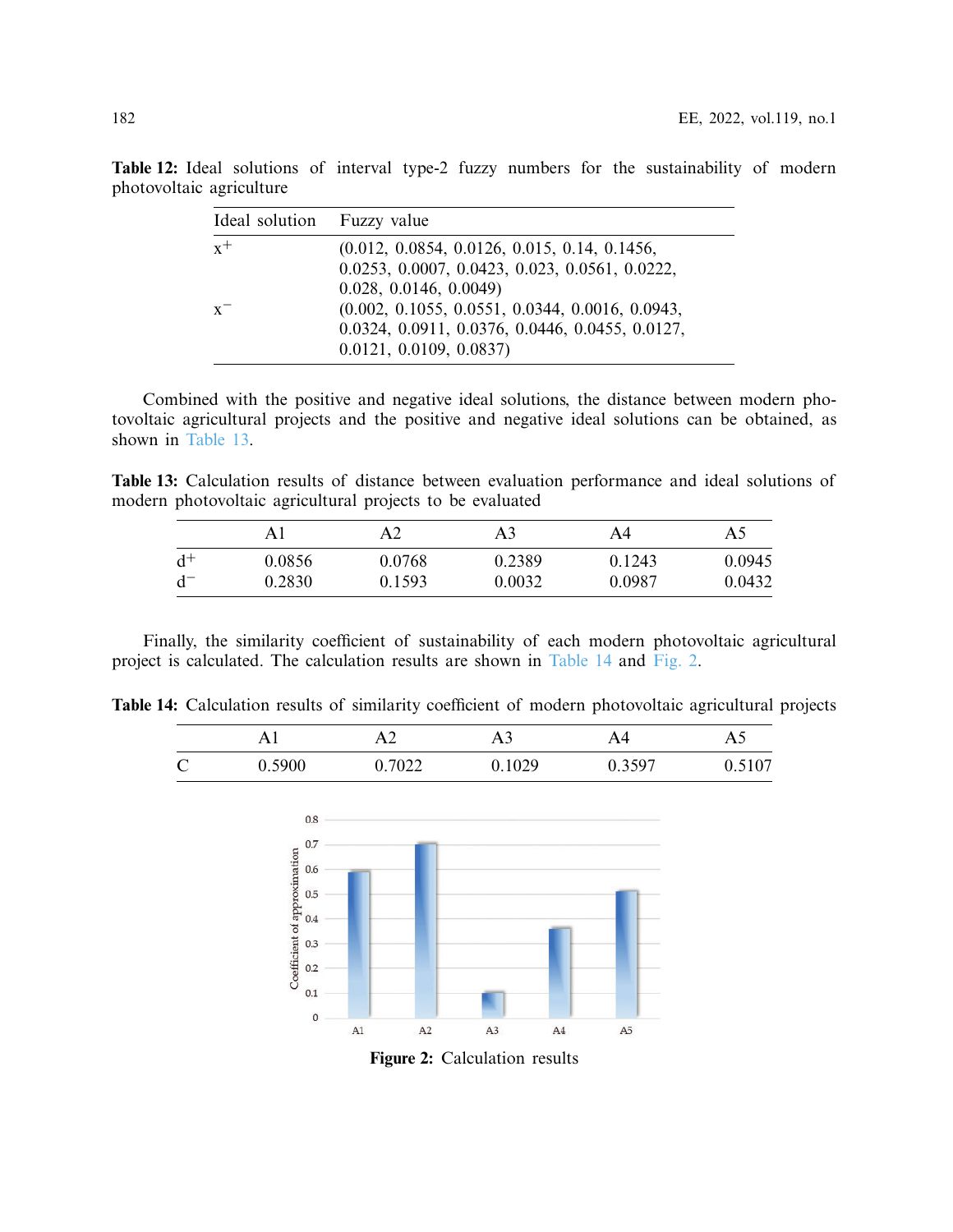From the sustainability evaluation results, we can see that the order of sustainability of the five modern photovoltaic agricultural projects is as follows:  $C(A2) > C(A1) > C(A3) > C(A3)$ . It can be concluded that the sustainability evaluation result of modern photovoltaic agricultural project A2 is the best.

## *4.4 Calculation and Analysis Based on FWA-LSSVM Model*

In this paper, the sustainability evaluation model of modern photovoltaic agriculture based on interval type-2 Fuzzy AHP-TOPSIS method is used to get the objective and accurate results of 5 samples of modern photovoltaic agriculture sustainability evaluation. However, according to the above calculation, it can be found that the calculation of the model is more complex, the efficiency is low, and the workload is large. When facing the massive data of modern photovoltaic agriculture projects, this method is bound to be difficult to quickly and effectively calculate the sustainability evaluation results of modern photovoltaic agriculture. Therefore, this paper will further use the FWA-LSSVM model constructed above for research. The other 15 samples are selected as the training set, and the existing 5 samples are used to complete the sustainability evaluation of the modern photovoltaic agriculture. After that, the intelligent evaluation results are compared with the evaluation results in the previous section to verify the effectiveness of the FWA-LSSVM model.

The parameters of FWA are set as follows: the maximum number of iterations *Maxgen* is 500, the population number *PopNum* is 30, the determination constant of spark numbers *M* is 100, the determination constant of explosion radius  $\hat{R}$  is 150. Matlab software is used for model calculation.

In order to verify the effectiveness of the intelligent evaluation model proposed in this paper, this part continues to use the above 5 photovoltaic agricultural projects for empirical analysis, taking these five photovoltaic agricultural projects as test samples, and selecting another 15 photovoltaic agricultural projects as training samples. FWA-LSSVM, PSO-LSSVM, LSSVM and SVM models are applied to the sustainability evaluation of modern photovoltaic agriculture projects for comparative experiments. The calculation results are shown in [Table 15](#page-20-0) and [Fig. 3.](#page-21-0)

<span id="page-20-0"></span>

| Modern photovoltaic<br>agriculture projects | Approximate<br>coefficient of<br>sustainability<br>evaluation | <b>FWA-LSSVM</b> | <b>PSO-LSSVM</b> | <b>LSSVM</b> | <b>SVM</b> |  |
|---------------------------------------------|---------------------------------------------------------------|------------------|------------------|--------------|------------|--|
| A <sub>1</sub>                              | 0.5900                                                        | 0.6136           | 0.6431           | 0.6726       | 0.7098     |  |
| A2                                          | 0.7022                                                        | 0.6741           | 0.7794           | 0.8122       | 0.8146     |  |
| A <sub>3</sub>                              | 0.1029                                                        | 0.1065           | 0.0926           | 0.1217       | 0.0836     |  |
| A <sub>4</sub>                              | 0.3597                                                        | 0.3795           | 0.3201           | 0.3120       | 0.2913     |  |
| A <sub>5</sub>                              | 0.5107                                                        | 0.4750           | 0.4698           | 0.4557       | 0.6021     |  |

| Table 15: Comparison of evaluation results of test samples |  |  |  |  |  |  |  |
|------------------------------------------------------------|--|--|--|--|--|--|--|
|------------------------------------------------------------|--|--|--|--|--|--|--|

[Fig. 3](#page-21-0) shows the maximum and minimum relative distances of the intelligent evaluation results. In SVM model, the maximum and minimum relative distances are 0.1198 and 0.0193, respectively; while in LSSVM model, the maximum and minimum relative distances are 0.1100 and 0.0188 respectively. The two distance values of LSSVM are less than that of SVM, which indicates that the evaluation accuracy of LSSVM is higher than that of SVM. In the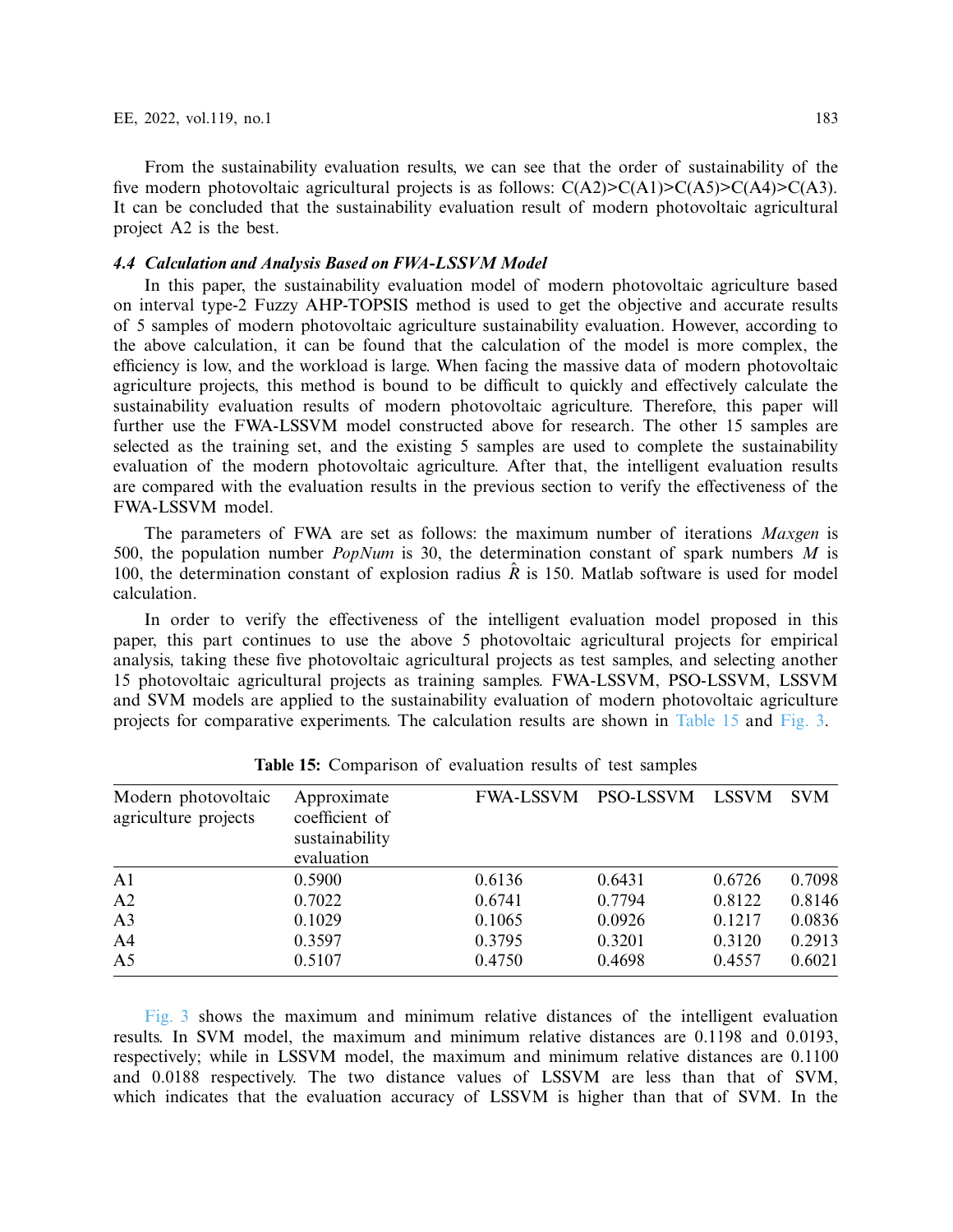PSO-LSSVM model, the maximum and minimum relative distances are 0.0772 and 0.0103, respectively. The deviation between the maximum and minimum relative distance is 0.0669, which is smaller than that of LSSVM and SVM, showing that the stability of PSO-LSSVM model is higher than that of LSSVM and SVM. In FWA-LSSVM model, the maximum relative distance is only 0.0357, the minimum relative distance is 0.0036, and the deviation between the maximum and minimum relative distance is only 0.0321. Compared with the other three models, the three values of FWA-LSSVM model are smaller, which shows that the proposed FWA-LSSVM model has higher accuracy and higher stability.



<span id="page-21-0"></span>**Figure 3:** Comparison of evaluation results

Mean absolute percentage error (MAPE), root mean square error (RMSE) and average absolute error (AAE) are used to compare the evaluation errors of each intelligent evaluation model. [Fig. 4](#page-21-1) shows the MAPE, RMSE, and AAE for each model.



<span id="page-21-1"></span>**Figure 4:** Comparison of the model errors

It can be seen from [Fig. 4](#page-21-1) that the sustainability evaluation results of modern photovoltaic agriculture calculated by FWA-LSSVM have the highest accuracy, and the MAPE, RMSE and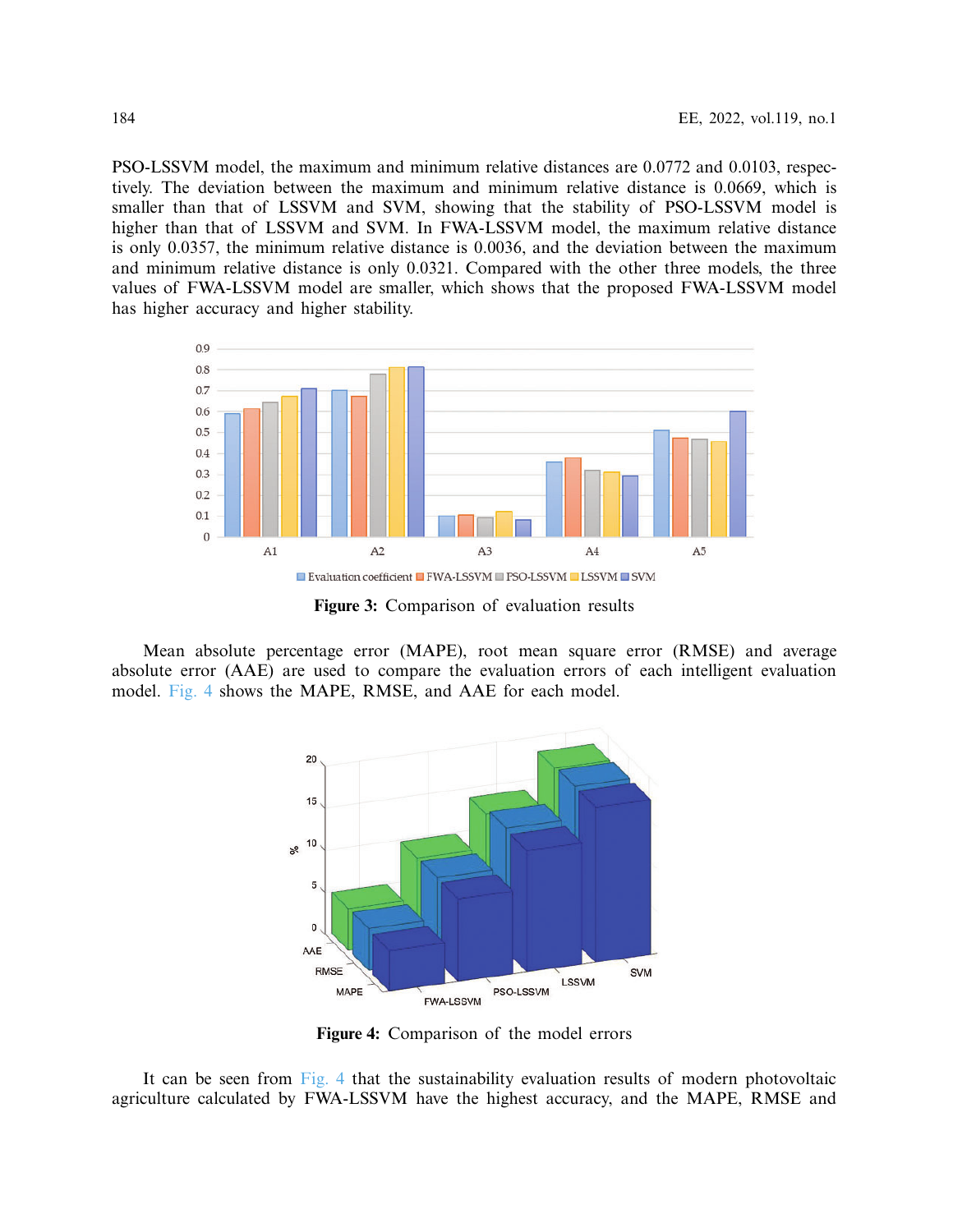AAE are 4.80%, 4.97% and 4.89%, which are the optimal values. The MAPE, RMSE and AAE of PSO-LSSVM are 9.80%, 9.87% and 9.76%, respectively. The MAPE, RMSE and AAE of standard LSSVM are 14.39%, 14.61% and 13.86%, respectively. The MAPE, RMSE and AAE of standard SVM model are 18.40%, 18.45% and 18.15%, respectively. It shows that the error of the evaluation results of the proposed FWA-LSSVM model is the smallest, and the overall accuracy of the evaluation is the highest. Compared with PSO-LSSVM model, FWA has better optimization performance for LSSVM model. Compared with the original LSSVM model, the generalization ability and classification accuracy can be improved by optimizing the parameters of LSSVM. Compared with SVM model, LSSVM model can use kernel function to transform the prediction problem into the solution of equations and greatly improving the accuracy of evaluation. Overall, the evaluation performance of FWA-LSSVM model is the best.

Therefore, the results of the example analysis show that the proposed FWA-LSSVM model can evaluate the sustainability of modern photovoltaic agriculture scientifically and effectively. On the basis of interval type-2 fuzzy AHP-TOPSIS evaluation method, the intelligent algorithm is introduced, and expert knowledge is obtained by intelligence learning to generalize the expert scoring process in comprehensive evaluation. Then, the sustainable evaluation results of modern photovoltaic agriculture are obtained through FWA-LSSVM model, finally achieve the purpose of fast calculation and supporting relevant decision-making.

#### <span id="page-22-0"></span>**5 Conclusions**

The healthy and sustainable development of modern photovoltaic agriculture can reduce the consumption of non-renewable energy in agriculture, improve the utilization rate of renewable energy, and significantly promote the efficiency of agricultural development. In order to realize the healthy and sustainable development of photovoltaic agriculture, this paper designs a set of modern photovoltaic agriculture sustainability evaluation system, mainly including an evaluation index system and a new hybrid evaluation method. Firstly, the evaluation index system of the sustainability of modern photovoltaic agriculture is constructed from three aspects, including technology sustainability, economic sustainability and social sustainability, and it solves the problems in which aspects the sustainability of modern photovoltaic agriculture is mainly reflected. Then, based on the interval type-2 fuzzy AHP-TOPSIS method, the comprehensive evaluation is carried out after the evaluation indexes are scientifically weighted, and the evaluation results are obtained from the perspective of traditional evaluation methods. After that, FWA is chosen to optimize the parameters of LSSVM, and finally the FWA-LSSVM model of modern photovoltaic agriculture sustainability is constructed, and the evaluation results are obtained from the perspective of modern intelligent evaluation method. Through the analysis of an example, the scientificity and accuracy of the evaluation model proposed in this paper are verified. The traditional evaluation model can get accurate results, while the intelligent evaluation model can achieve the purpose of fast calculation and supporting relevant decisions. To sum up, the research conclusions of this paper can provide decision-making support for putting forward a more reasonable development mode for modern photovoltaic agriculture. The application of the model proposed in this paper to other fields is an important direction for future research.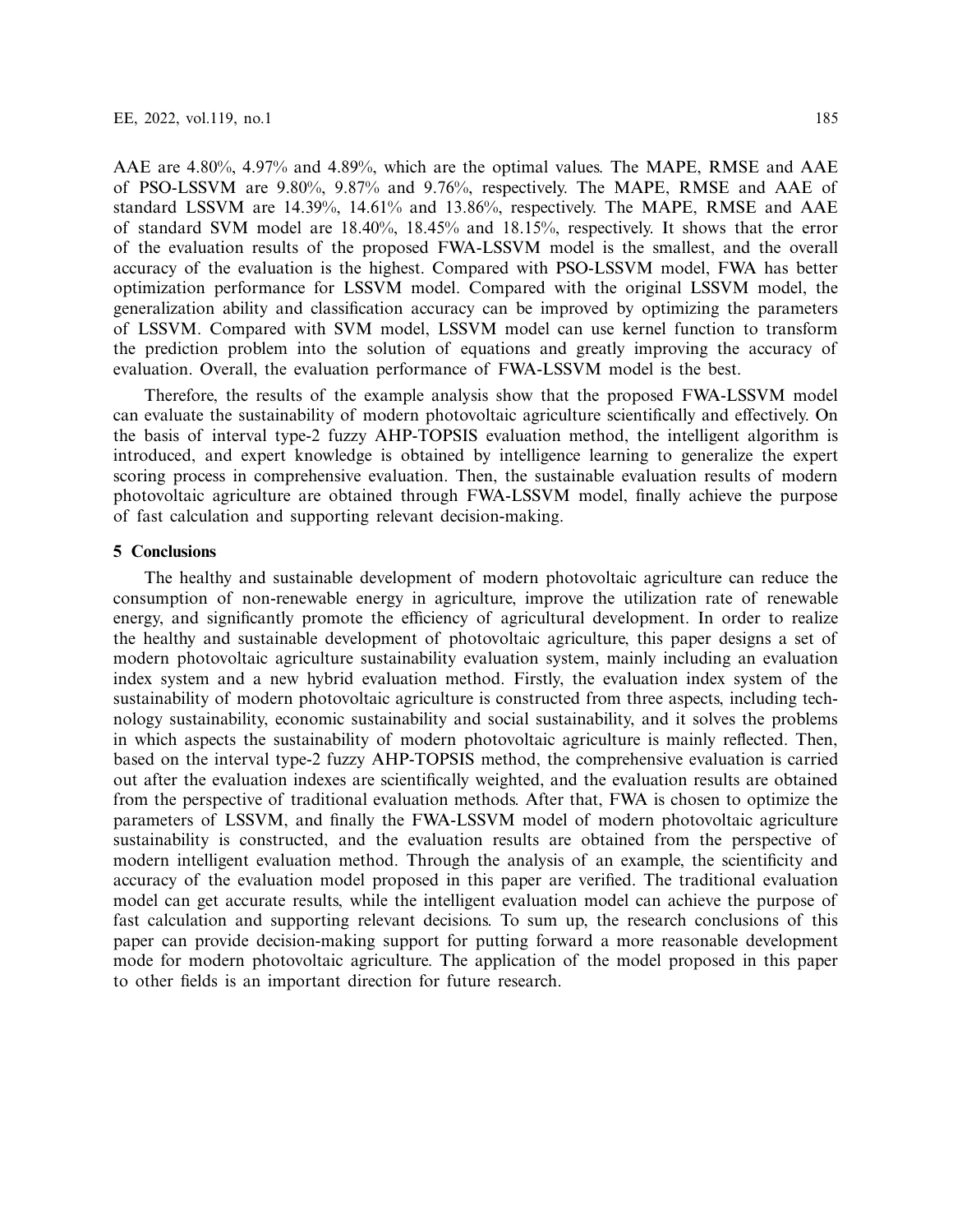**Funding Statement:** This work is supported by Humanities and Social Science Research Project of Hebei Education Department, China (No. SD2021044) and Graduate Demonstration Course Construction Project of Hebei Province, China (No. KCJSX2021091).

**Conflicts of Interest:** The authors declare that they have no conflicts of interest to report regarding the present study.

## **References**

- <span id="page-23-0"></span>1. Abdel-Basset, M., Mohamed, R., Mirjalili, S., Chakrabortty, R. K., Ryan, M. J. (2020). Solar photovoltaic parameter estimation using an improved equilibrium optimizer. *Solar Energy, 209,* 694–708. DOI [10.1016/j.solener.2020.09.032.](http://dx.doi.org/10.1016/j.solener.2020.09.032)
- <span id="page-23-1"></span>2. Ke, A., Hf, B., Aw, C., Ab, A., Aa, A. et al. (2020). Performance of photovoltaic canarian greenhouse: A comparison study between summer and winter seasons. *Solar Energy, 198,* 275–282. DOI [10.1016/j.solener.2020.01.057.](http://dx.doi.org/10.1016/j.solener.2020.01.057)
- <span id="page-23-2"></span>3. Moustafa, K. (2016). Toward future photovoltaic-based agriculture in sea. *Trends in Biotechnology, 34(4),* 257–259. DOI [10.1016/j.tibtech.2015.12.012.](http://dx.doi.org/10.1016/j.tibtech.2015.12.012)
- <span id="page-23-3"></span>4. Li, B., Ding, J. D., Wang, J. Q., Zhang, B., Zhang, L. X. (2021). Key factors affecting the adoption willingness, behavior, and willingness-behavior consistency of farmers regarding photovoltaic agriculture in China. *Energy Policy, 149,* 112101–112112. DOI [10.1016/j.enpol.2020.112101.](http://dx.doi.org/10.1016/j.enpol.2020.112101)
- <span id="page-23-4"></span>5. Yeoh, M. E., Chan, K. Y. (2021). A review on semitransparent solar cells for real-life applications based on dye-sensitized technology. *IEEE Journal of Photovoltaics, 11(2),* 354–361. DOI [10.1109/JPHOTOV.2020.3047199.](http://dx.doi.org/10.1109/JPHOTOV.2020.3047199)
- <span id="page-23-5"></span>6. Chen, X. R. (2014). Research on photovoltaic inverter system for photovoltaic agriculture. *Journal of Chinese Agricultural Mechanization, 35(3),* 245–247 + 251. DOI [10.13733/j.jcam.issn.2095-5553.](http://dx.doi.org/10.13733/j.jcam.issn.2095-5553.2014.03.060) [2014.03.060.](http://dx.doi.org/10.13733/j.jcam.issn.2095-5553.2014.03.060)
- <span id="page-23-6"></span>7. Yang, C. D., Zhang, H., Li, S., Ren, S. H., Yi, S. J. (2020). Design of small agricultural internet of things power supply system based on solar power generation. *Journal of Chinese Agricultural Mechanization, 41(2),* 183–189. DOI [10.13733/j.jcam.issn.2095-5553.2020.02.28.](http://dx.doi.org/10.13733/j.jcam.issn.2095-5553.2020.02.28)
- <span id="page-23-7"></span>8. Serrano-Baena, M. M., Trivio-Tarradas, P., Ruiz-Díaz, C., Fernández, R. E. H. (2020). Implications of BREEAM sustainability assessment on the design of hotels. *Sustainability, 12(16),* 6550. DOI [10.3390/su12166550.](http://dx.doi.org/10.3390/su12166550)
- 9. Borges, L. A., Hammami, F., Wangel, J. (2020). Reviewing neighborhood sustainability assessment tools through critical heritage studies. *Sustainability, 12(4),* 1605. DOI [10.3390/su12041605.](http://dx.doi.org/10.3390/su12041605)
- 10. Stylianou, A., Sdrali, D., Apostolopoulos, C. D. (2020). Capturing the diversity of mediterranean farming systems prior to their sustainability assessment: The case of cyprus. *Land Use Policy, 96,* 104722. DOI [10.1016/j.landusepol.2020.104722.](http://dx.doi.org/10.1016/j.landusepol.2020.104722)
- 11. Opon, J., Henry, M. (2020). A multicriteria analytical framework for sustainability evaluation under methodological uncertainties. *Environmental Impact Assessment Review, 83,* 106403. DOI [10.1016/j.eiar.2020.106403.](http://dx.doi.org/10.1016/j.eiar.2020.106403)
- <span id="page-23-8"></span>12. Li, S. Q., Li, R. R. (2017). Energy sustainability evaluation model based on the matter-element extension method: A case study of Shandong Province, China. *Sustainability, 9(11),* 2128. DOI [10.3390/su9112128.](http://dx.doi.org/10.3390/su9112128)
- <span id="page-23-9"></span>13. Mondragon, A., Mastrocinque, E., Tsai, J. F., Hogg, P. J. (2019). An AHP and fuzzy AHP multifactor decision making approach for technology and supplier selection in the high-functionality textile industry. *IEEE Transactions on Engineering Management,* 1–14. DOI [10.1109/TEM.17.](http://dx.doi.org/10.1109/TEM.17)
- <span id="page-23-10"></span>14. Si, C., Dong, C., Gan, M. (2016). The regional logistics hubs location problem based on the technique for order preference by similarity to an ideal solution and genetic algorithm: A case of Sichuan. *Journal of Computational and Theoretical Nanoscience, 13(9),* 6065–6075. DOI [10.1166/jctn.2016.5529.](http://dx.doi.org/10.1166/jctn.2016.5529)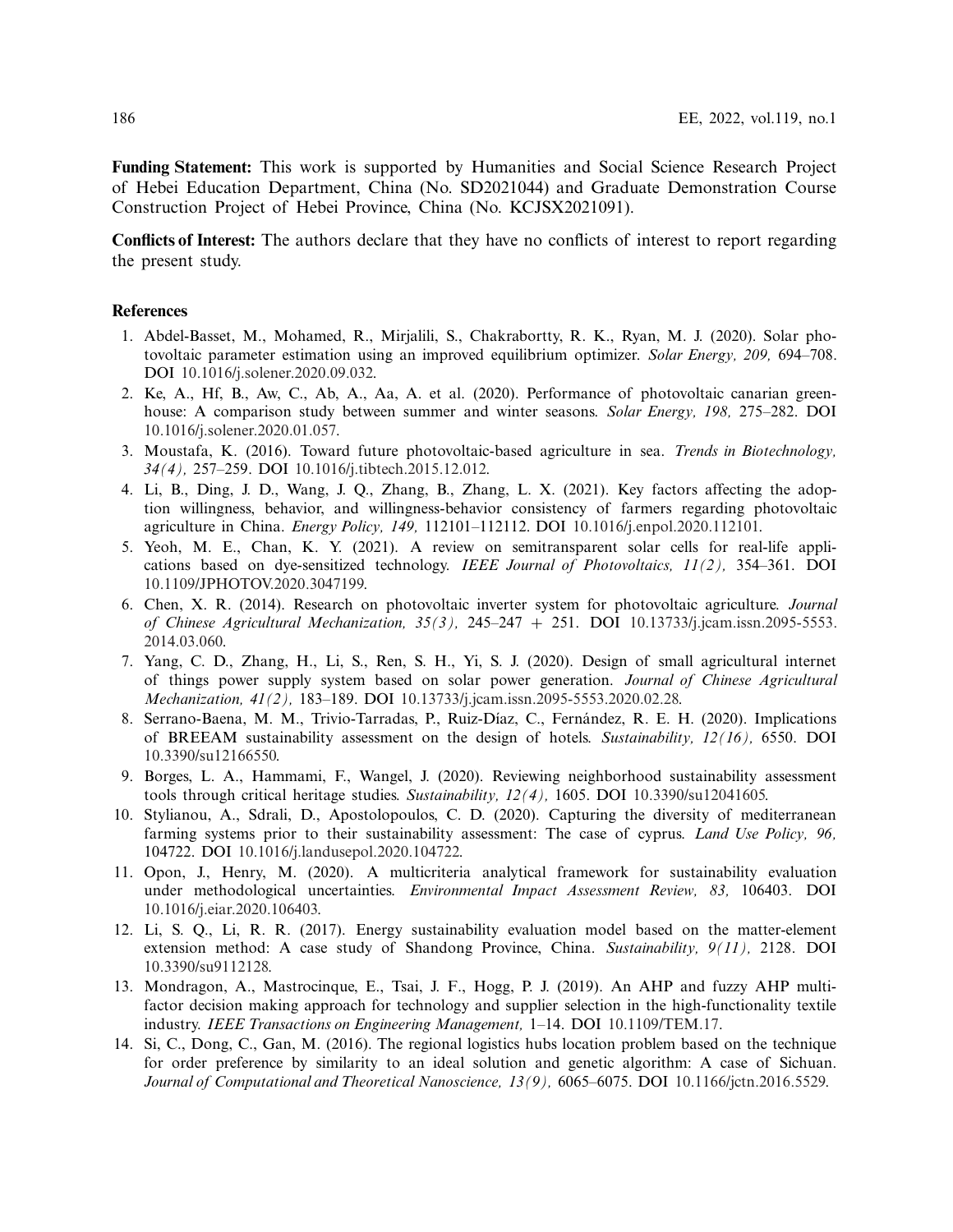- <span id="page-24-0"></span>15. Bi, J. W., Liu, Y., Fan, Z. P. (2019). Representing sentiment analysis results of online reviews using interval type-2 fuzzy numbers and its application to product ranking. *Information Sciences, 504,* 293– 307. DOI [10.1016/j.ins.2019.07.025.](http://dx.doi.org/10.1016/j.ins.2019.07.025)
- <span id="page-24-1"></span>16. Hosseini-Pozveh, M. S., Safayani, M., Mirzaei, A. (2020). Interval type-2 fuzzy restricted boltzmann machine. *IEEE Transactions on Fuzzy Systems, 99,* DOI [10.1109/TFUZZ.91.](http://dx.doi.org/10.1109/TFUZZ.91)
- <span id="page-24-2"></span>17. Yang, Y., Yong, Q., Jia, L., Dong, H. (2017). Traffic safety region estimation based on SFS–PCA– LSSVM: An application to highway crash risk evaluation. *International Journal of Software Engineering and Knowledge Engineering, 26(9–10),* 1555–1570. DOI [10.1142/S0218194016400179.](http://dx.doi.org/10.1142/S0218194016400179)
- <span id="page-24-3"></span>18. Zhang, Y., Hu, Z., Ji, L., Sun, N., Lin, Y. (2020). Evaluation model of enterprise operation based on BP neural network optimization algorithm. *Journal of Physics: Conference Series, 1570(1),* 12084–12091. DOI [10.13766/j.bhsk.1008-2204.2007.03.016.](http://dx.doi.org/10.13766/j.bhsk.1008-2204.2007.03.016)
- 19. Arong, Murakami, S., Ichikawa, H., Yiliguoqi. (2020). Utilizzation of SVM in the soundness evaluation of reinforced concrete slab bridge. *Journal of JSCE, 8(1),* 59–70. DOI [10.2208/journalofjsce.8.1\\_59.](http://dx.doi.org/10.2208/journalofjsce.8.1_59)
- <span id="page-24-4"></span>20. Ye, M., Sun, J., Huang, S. (2019). Comprehensive evaluation of cleaner production in thermal power plants based on an improved least squares support vector machine model. *Environmental Engineering Research, 24(4),* 559–565. DOI [10.4491/eer.2018.344.](http://dx.doi.org/10.4491/eer.2018.344)
- <span id="page-24-5"></span>21. Song, X., Zhao, J., Song, J., Dong, F., Xu, L. et al. (2020). Local demagnetization fault recognition of permanent magnet synchronous linear motor based on S-transform and PSO–LSSVM. *IEEE Transactions on Power Electronics, 35(8),* 7816–7825. DOI [10.1109/TPEL.63.](http://dx.doi.org/10.1109/TPEL.63)
- <span id="page-24-6"></span>22. Ge, Q., Guo, C., Jiang, H., Lu, Z., Hua, Q. (2020). Industrial power load forecasting method based on reinforcement learning and PSO-lSSVM. *IEEE Transactions on Cybernetics, 99,* 1–13. DOI [10.1109/TCYB.6221036.](http://dx.doi.org/10.1109/TCYB.6221036)
- <span id="page-24-7"></span>23. Li, J., Zheng, S., Tan, Y. (2017). The effect of information utilization: Introducing a novel guiding spark in the fireworks algorithm. *IEEE Transactions on Evolutionary Computation, 21(1),* 153–166. DOI [10.1109/TEVC.2016.2589821.](http://dx.doi.org/10.1109/TEVC.2016.2589821)
- <span id="page-24-8"></span>24. Bey, M., Hamidat, A., Benyoucef, B., Nacer, T. (2016). Viability study of the use of grid connected photovoltaic system in agriculture: Case of algerian dairy farms. *Renewable & Sustainable Energy Reviews, 63,* 333–345. DOI [10.1016/j.rser.2016.05.066.](http://dx.doi.org/10.1016/j.rser.2016.05.066)
- <span id="page-24-9"></span>25. Mostefaoui, Z., Amara, S. (2018). Renewable energy analysis in the agriculture–greenhouse farms: A case study in the mediterranean region (sidi bel abbes, Algeria). *Environmental Progress & Sustainable Energy, 38(3),* 13029–13037. DOI [10.1002/ep.13029.](http://dx.doi.org/10.1002/ep.13029)
- <span id="page-24-10"></span>26. Kchaou, H., Kechaou, Z., Alimi, A. M. (2021). Interval type-2 fuzzy C-means data placement optimization in scientific cloud workflow applications. *Simulation Modelling Practice and Theory, 107,* 102217. DOI [10.1016/j.simpat.2020.102217.](http://dx.doi.org/10.1016/j.simpat.2020.102217)
- <span id="page-24-11"></span>27. Alif, A., Arlingga, I. R., Suciati, I. N., Priambodo, B. (2021). Perbandingan penggunaan SAW dan AHP untuk penentuan prioritas maintenance rusunawa depok. *Jurnal Sisfokom (Sistem Informasi dan Komputer), 10(1),* 10–17. DOI [10.32736/sisfokom.v10i1.942.](http://dx.doi.org/10.32736/sisfokom.v10i1.942)
- <span id="page-24-12"></span>28. Bahrami, S., Rastegar, M., Dehghanian, P. (2020). An FBWM-TOPSIS approach to identify critical feeders for reliability centered maintenance in power distribution systems. *IEEE Systems Journal, 99,* 1–9. DOI [10.1109/JSYST.4267003.](http://dx.doi.org/10.1109/JSYST.4267003)
- <span id="page-24-13"></span>29. Wang, H., Liang, Y., Ding, W., Niu, D., Li, S. et al. (2020). The improved least square support vector machine based on wolf pack algorithm and data inconsistency rate for cost prediction of substation projects. *Mathematical Problems in Engineering, 2020(6),* 1–14. DOI [10.1155/2020/6663006.](http://dx.doi.org/10.1155/2020/6663006)
- <span id="page-24-14"></span>30. Liang, Y., Wang, H., Hong, W. C. (2021). Sustainable development evaluation of innovation and entrepreneurship education of clean energy major in colleges and universities based on SPA-VFS and GRNN optimized by chaos bat algorithm. *Sustainability, 13(11),* 1–26. DOI [10.3390/su13115960.](http://dx.doi.org/10.3390/su13115960)
- <span id="page-24-15"></span>31. Li, J., Tan, Y. (2019). A comprehensive review of the fireworks algorithm. *ACM Computing Surveys, 52(6),* 1–28. DOI [10.1145/3362788.](http://dx.doi.org/10.1145/3362788)